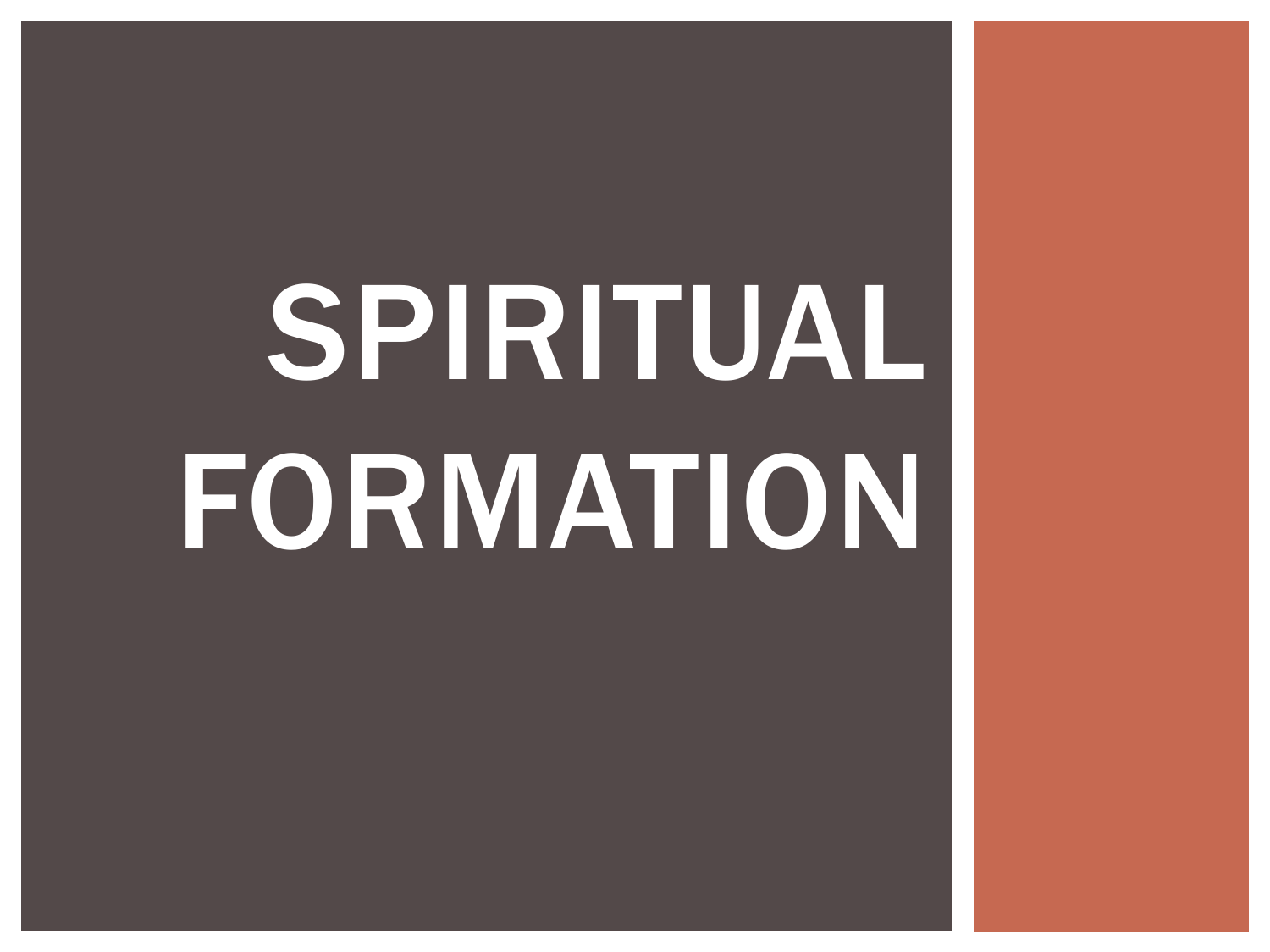### DEFINITION

Synonym for Discipleship? ■Mentoring? ■Or something else and something different?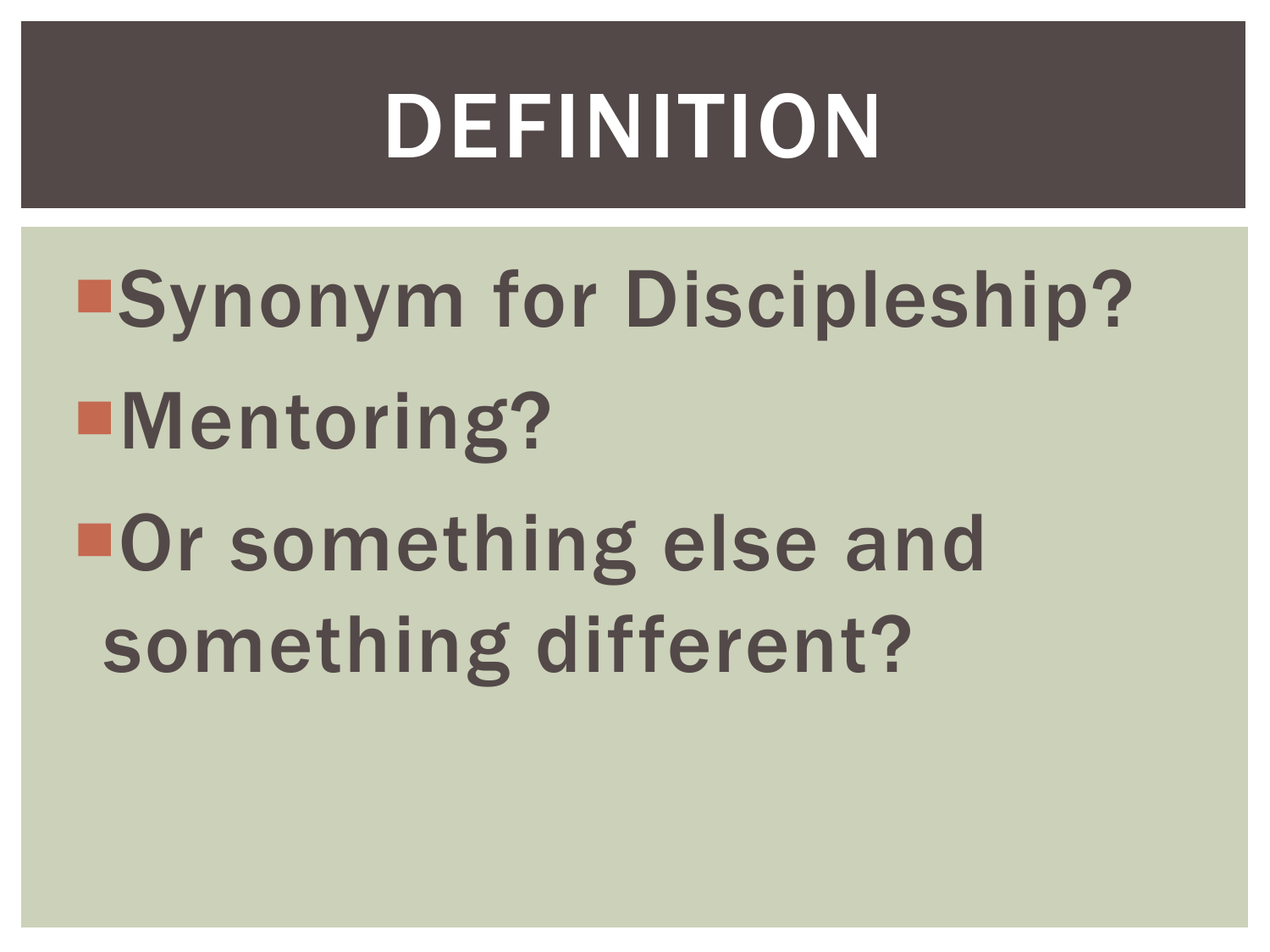### ROOTS OF THE SPIRITUAL FORMATION MOVEMENT

- 1974 Father William *Menninger—The Cloud of Unknowing.*
- **This 14<sup>th</sup> century book offered a** means by which contemplative practices used by Catholic monks, could be taught to lay people. Thomas Keeting
	- Basil Pennington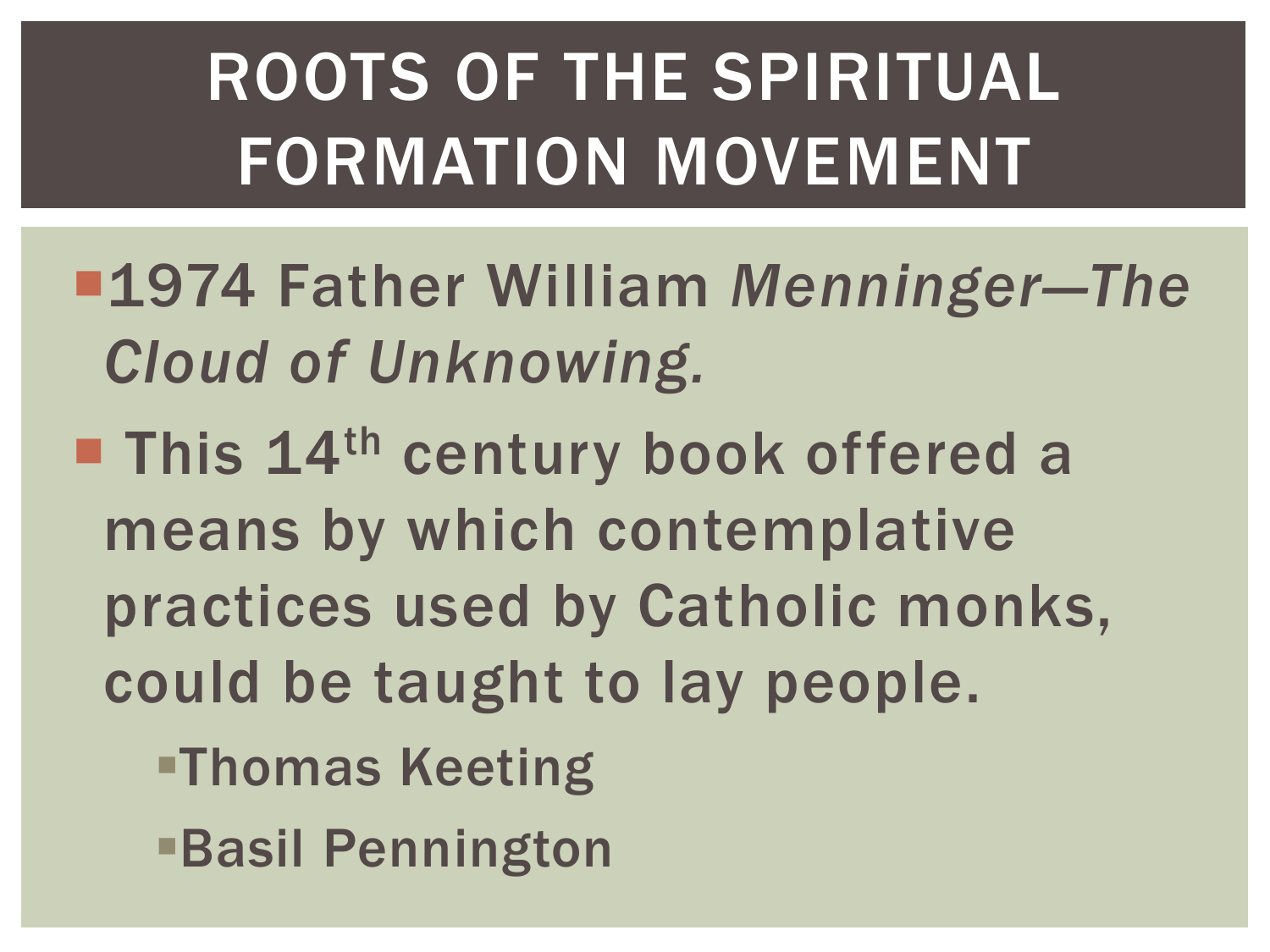#### ROOTS CONTINUED

Richard Foster's *Celebration of Discipline* introduced the Catholic & Eastern Orthodox disciplines practiced by the Desert Fathers and Mothers as well as monks and hermits, to evangelicalism.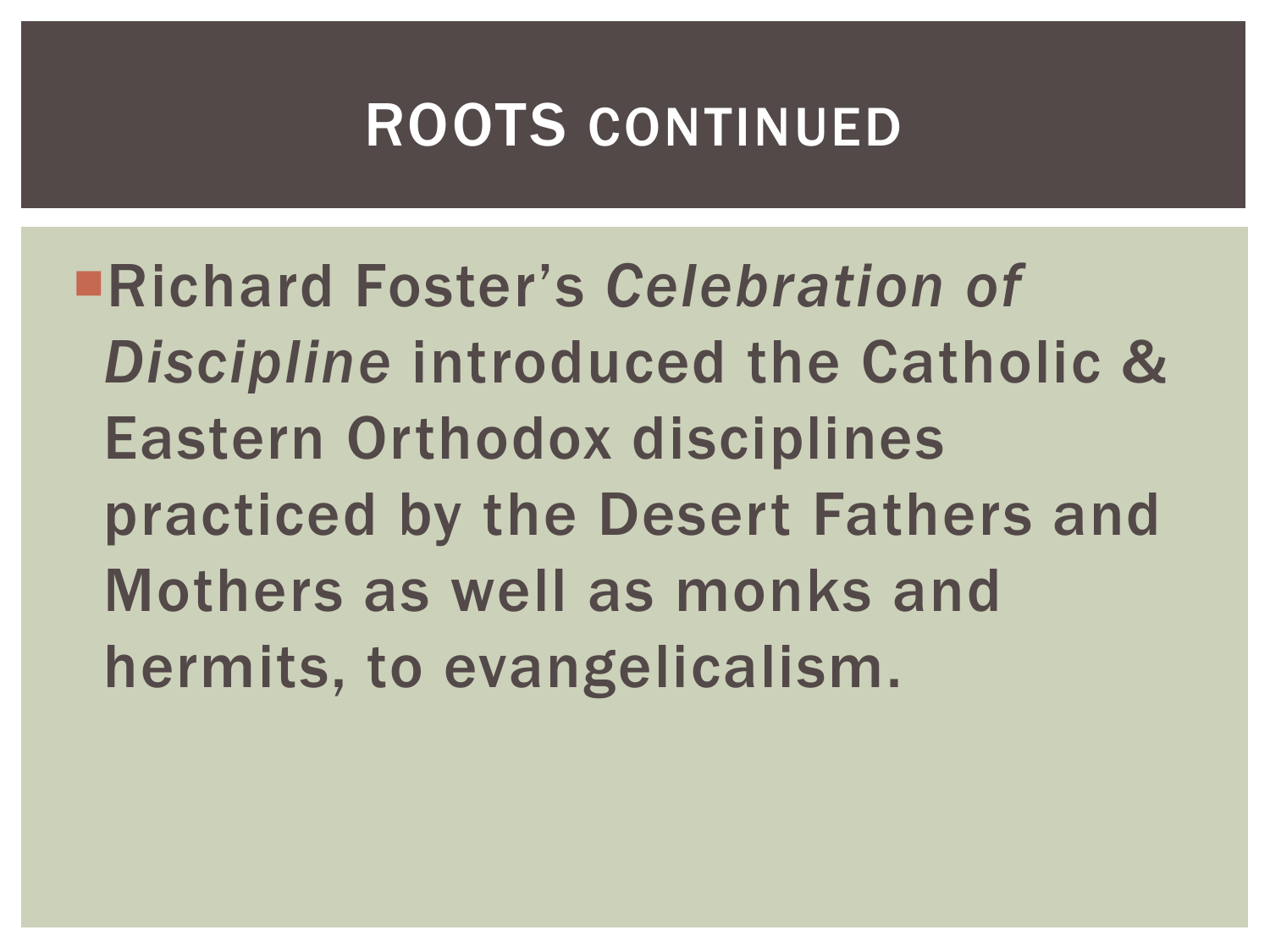Bruce Demarest, Professor at Denver Seminary states "The heart discovers and experiences God; reason demonstrates and explains God."

Brennan Manning: "The engaged mind, illumined by truth, awakens awareness; the engaged heart, affected by love, awakens passion."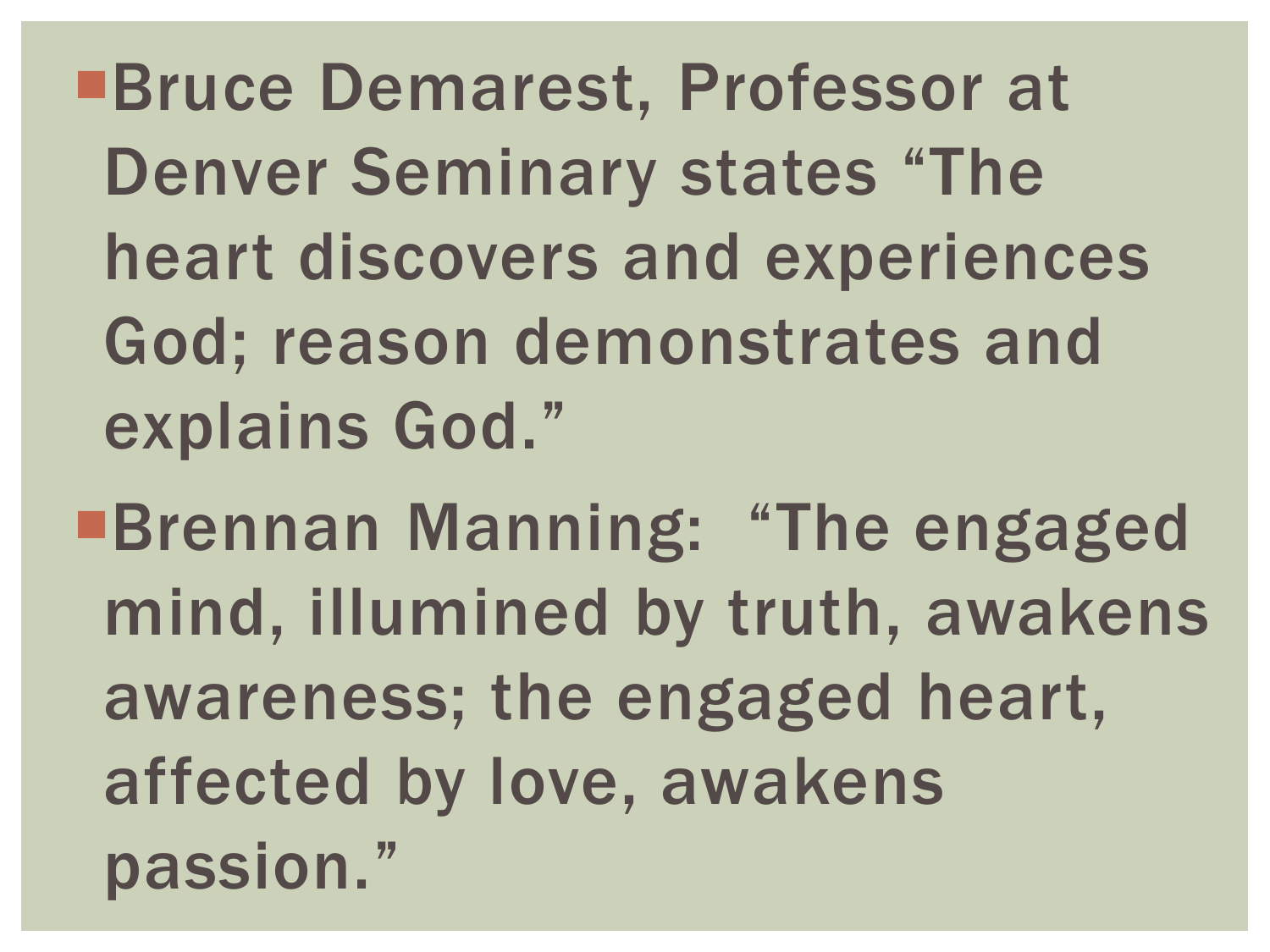### CONTEMPLATIVE SPIRITUALITY/ SPIRITUAL DISCIPLINES

"Spiritual formation is an ancient ministry of the church, concerned with the 'forming' or 'shaping' of a believer's character and actions into the likeness of Christ."

> Bruce Demarest in *Satisfy Your Soul*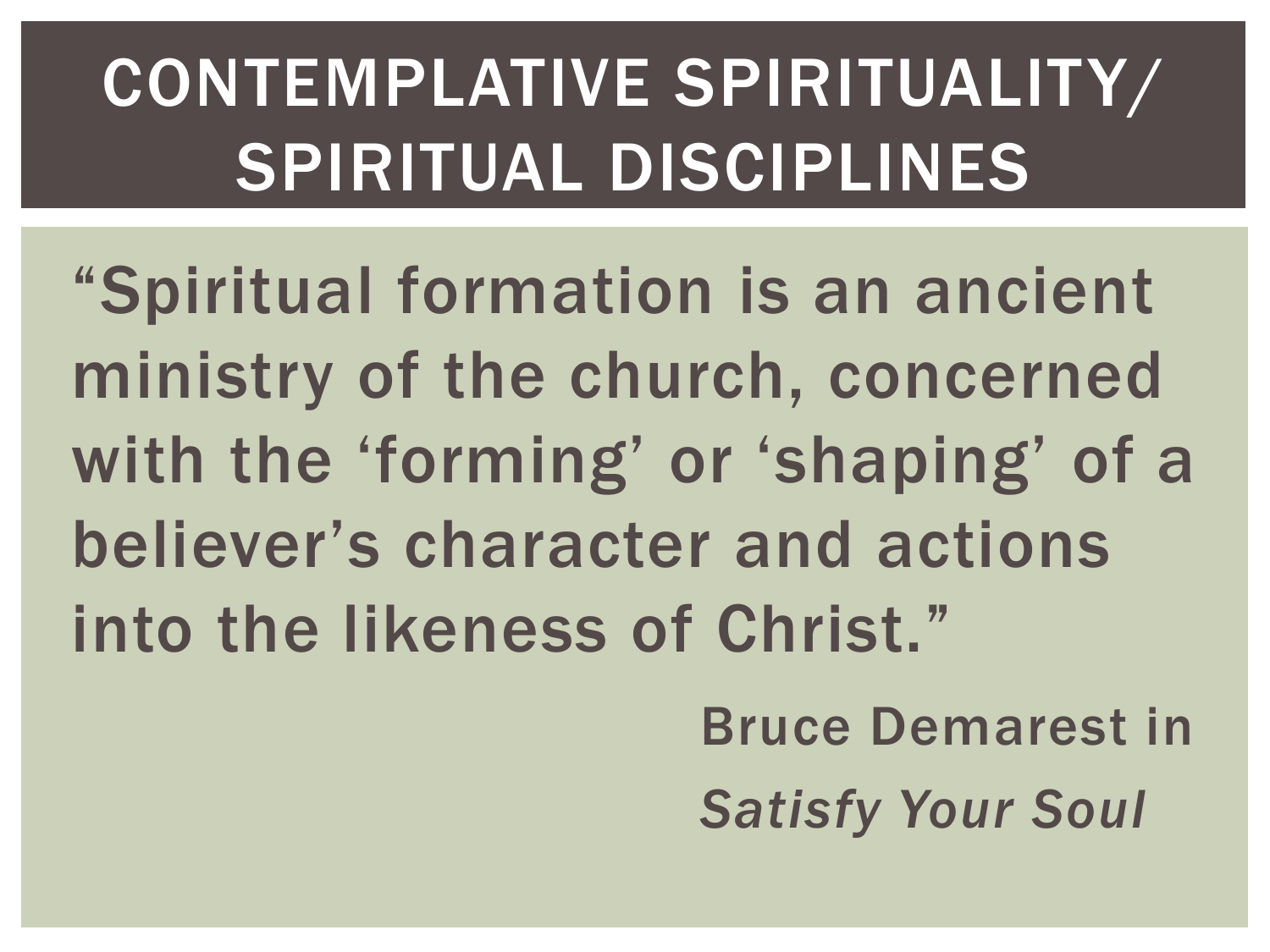"Christian spiritual formation is a God-ordained process that shapes our entire person so that we take on the character and being of Christ himself." Richard Foster **Spiritual formation is not only** concerned with orthodox doctrine but with "many practices that open [us] up to the presence and direction of God." Bruce Demarist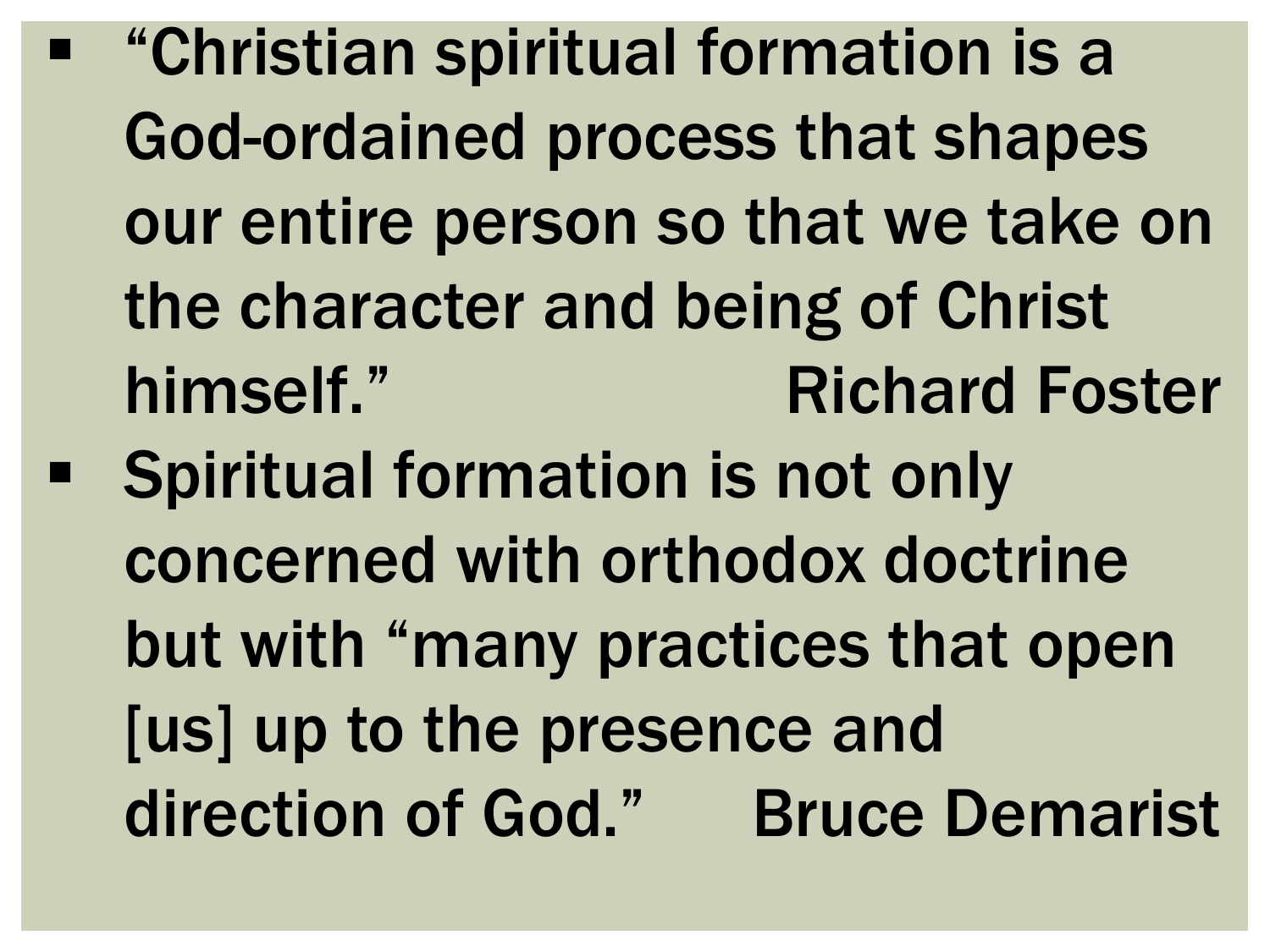What distinguishes spiritual formation from discipleship is not in its basically similar definition, but its source, its practices, and its philosophy.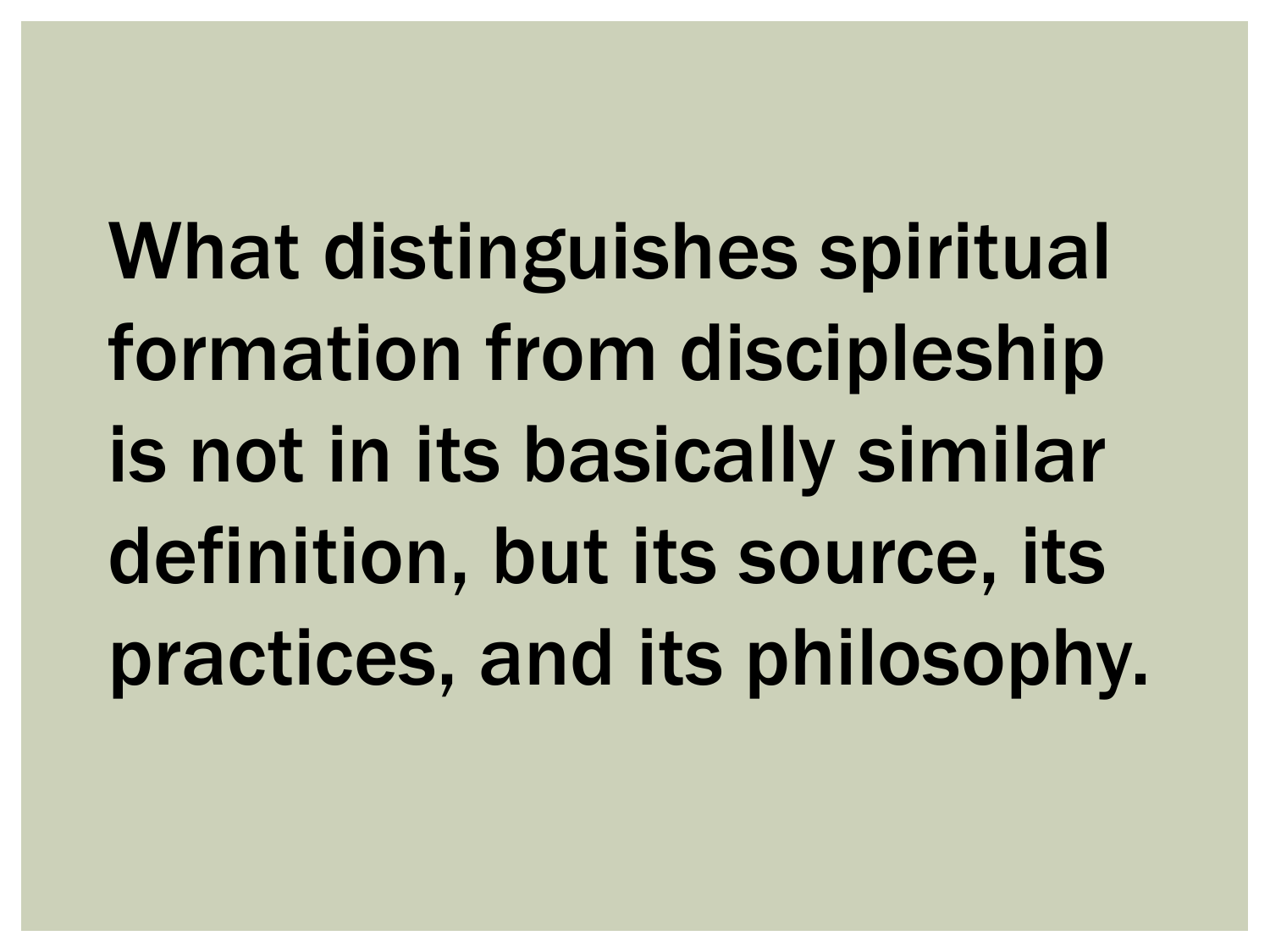### SOURCE

The problem is that the spiritual formation leaders do not go back far enough. In their march into the past they stop at the classical or vintage age of church history instead of returning to the New Testament Scriptures.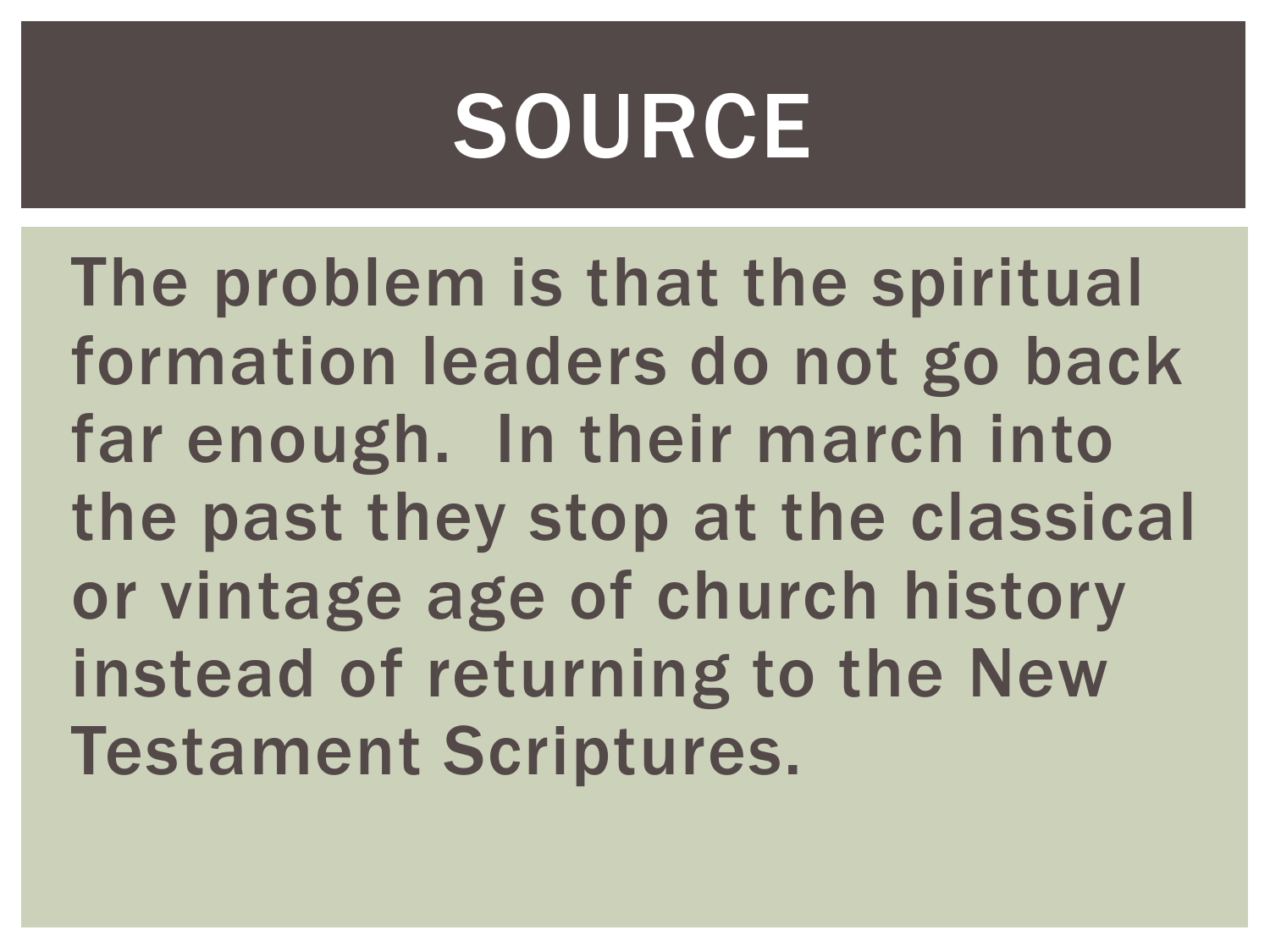### *ANCIENT CHRISTIAN COMMENTARY ON SCRIPTURE*

"Today the historical-critical method of interpretation has nearly exhausted its claim on the biblical text and on the church. In its wake there is a widespread yearning among Christian individuals and communities for the wholesome, the deep and the enduring."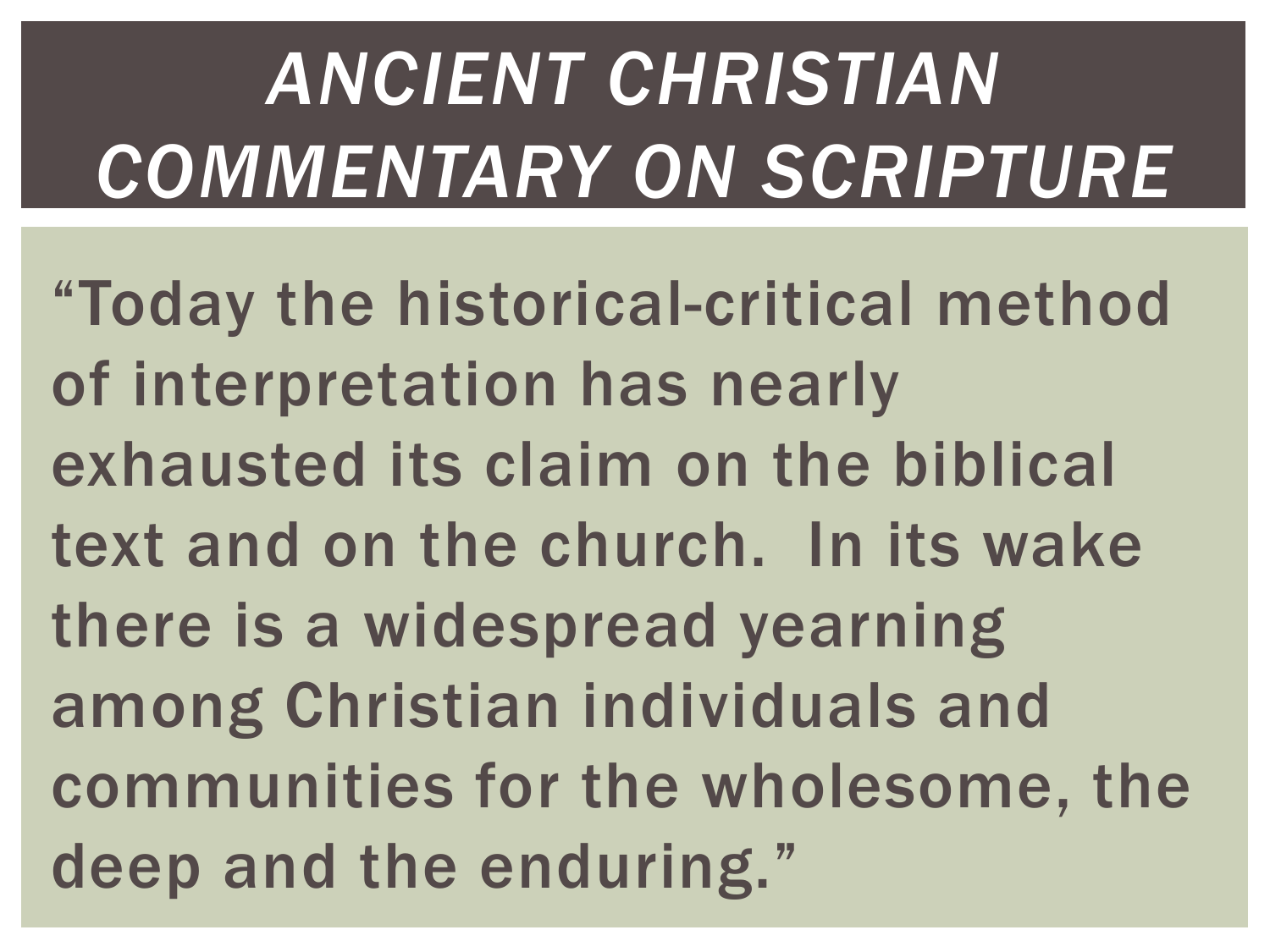In misguided zeal (and without direction from Scripture) these men and women would often starve themselves, expose their bodies to the elements, go as long as possible without sleep and live isolated from civilization. Under these peculiar and extreme conditions many of them claimed to have visions and encounters with the Lord. Some declared these individuals super-saints and their visions and dreams as revelatory words from the Lord.

DESERT FATHERS AND **MOTHERS**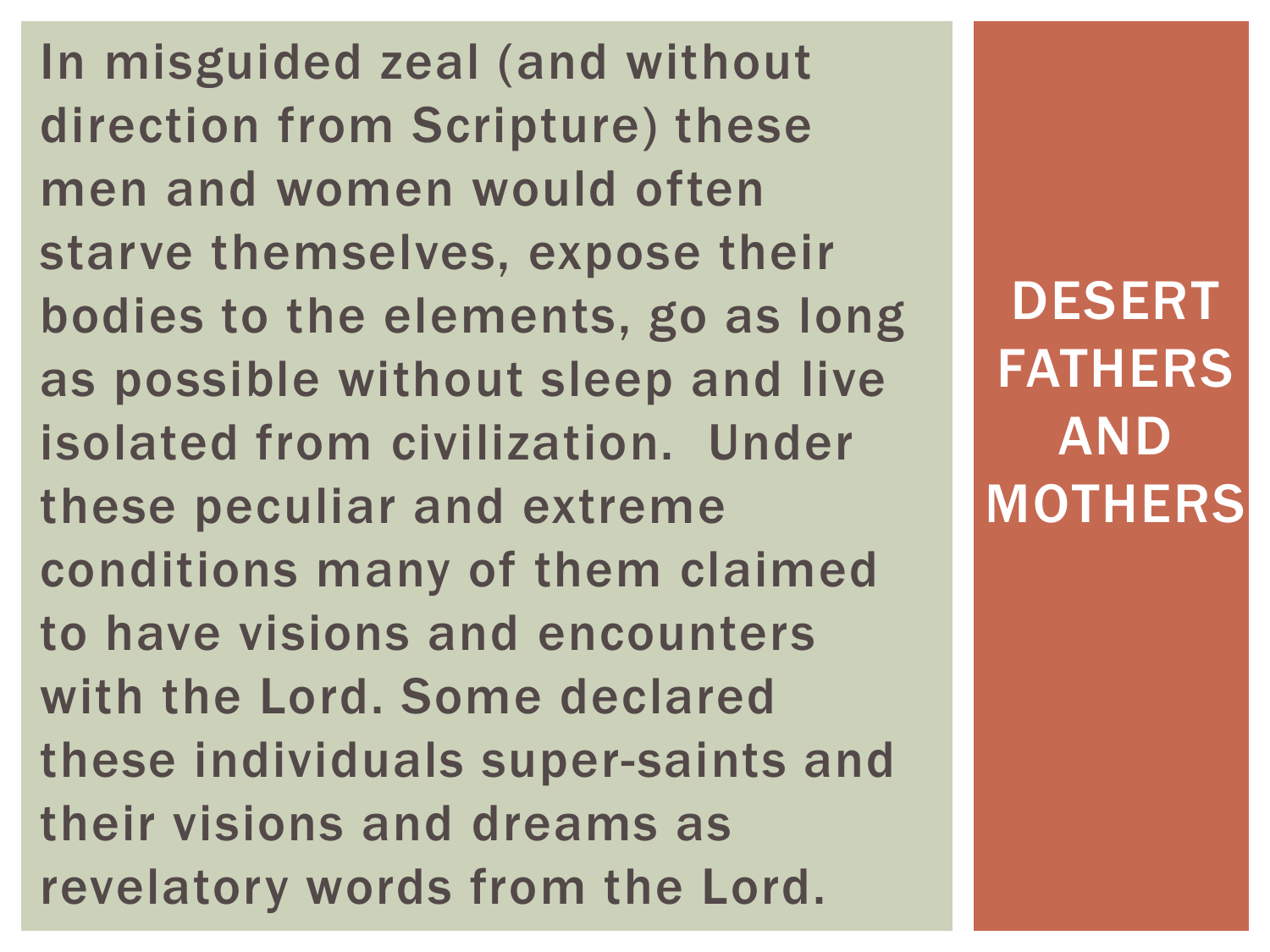

The teachings, methods, and concepts behind the Spiritual Formation Movement are drawn from these early contemplative hermits, as well as the medieval monks and nuns, principally from the Counter-Reformation period, not from Scripture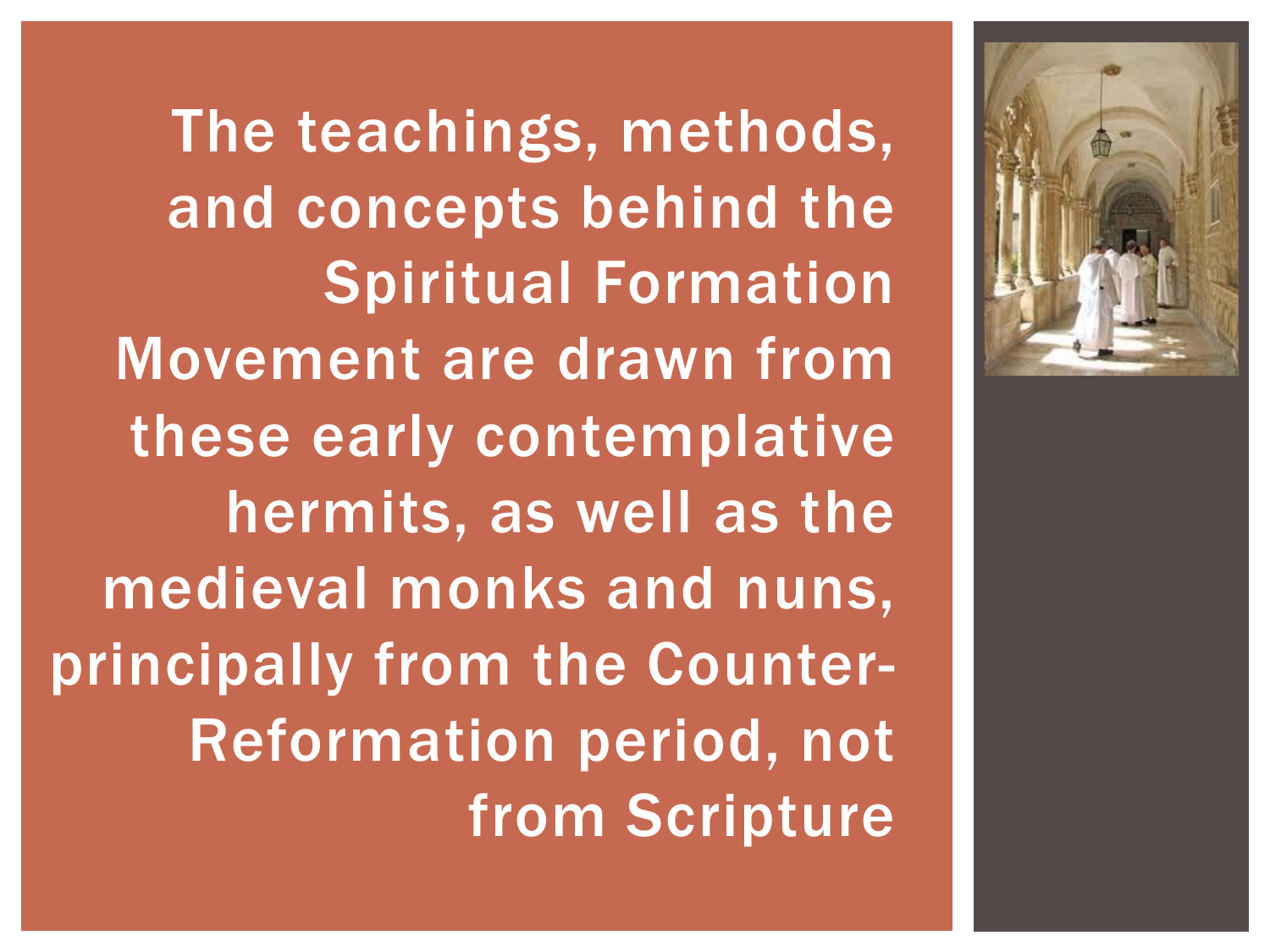We are to "turn to our Christian past—to men and women who understood how the soul finds satisfaction as we grow in God, and how His Spirit finds a more ready home in us."

D E M A R E S T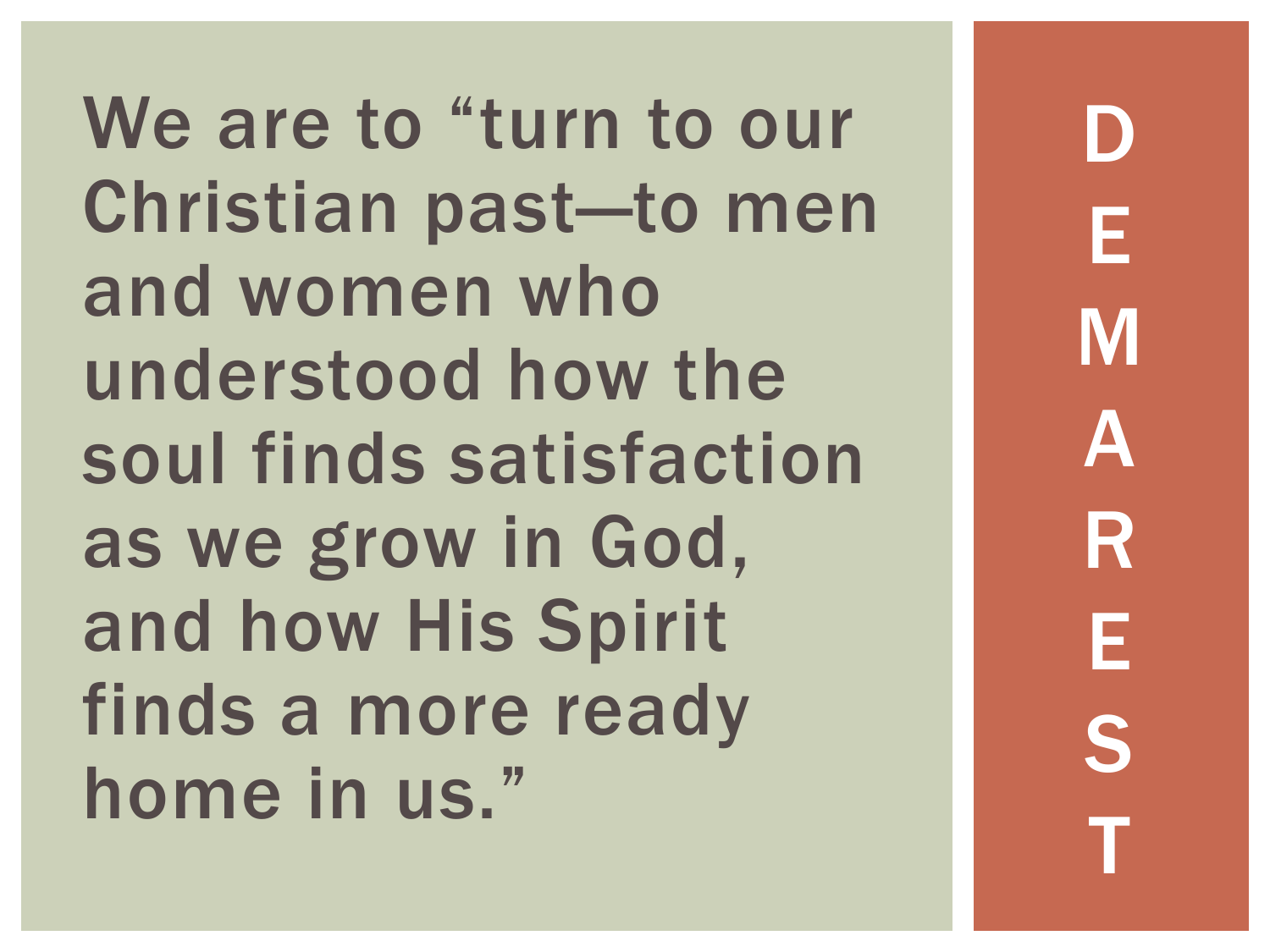## "SPIRITUAL MASTERS"

**Hohn of the Cross** Henri Nouwen **EFrancis of Assisi Teresa of Avila Thomas Keating Thomas Merton EFrancis De Sales** 

**Thomas Kelly** 

- Madame Guyon
- **Theophan the** Recluse
- **Elgnatius of Loyola**
- Meister Eckhart
- **-Julian of Norwich**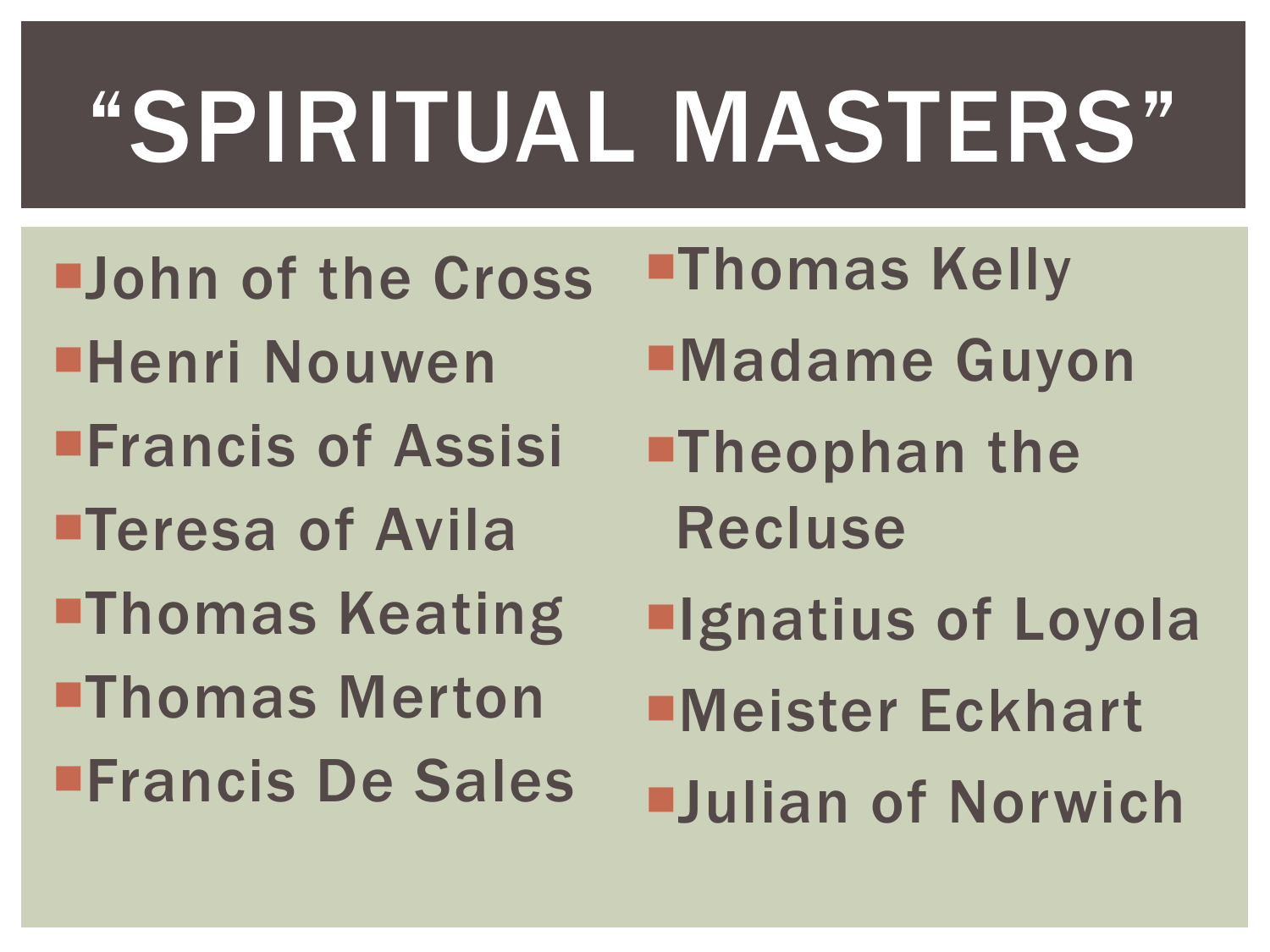The Spiritual Formation Movement is not based on Scripture but on the experiences, writings, and imaginations of those who teach a false gospel and misunderstand the Christian life as detailed in God's Word.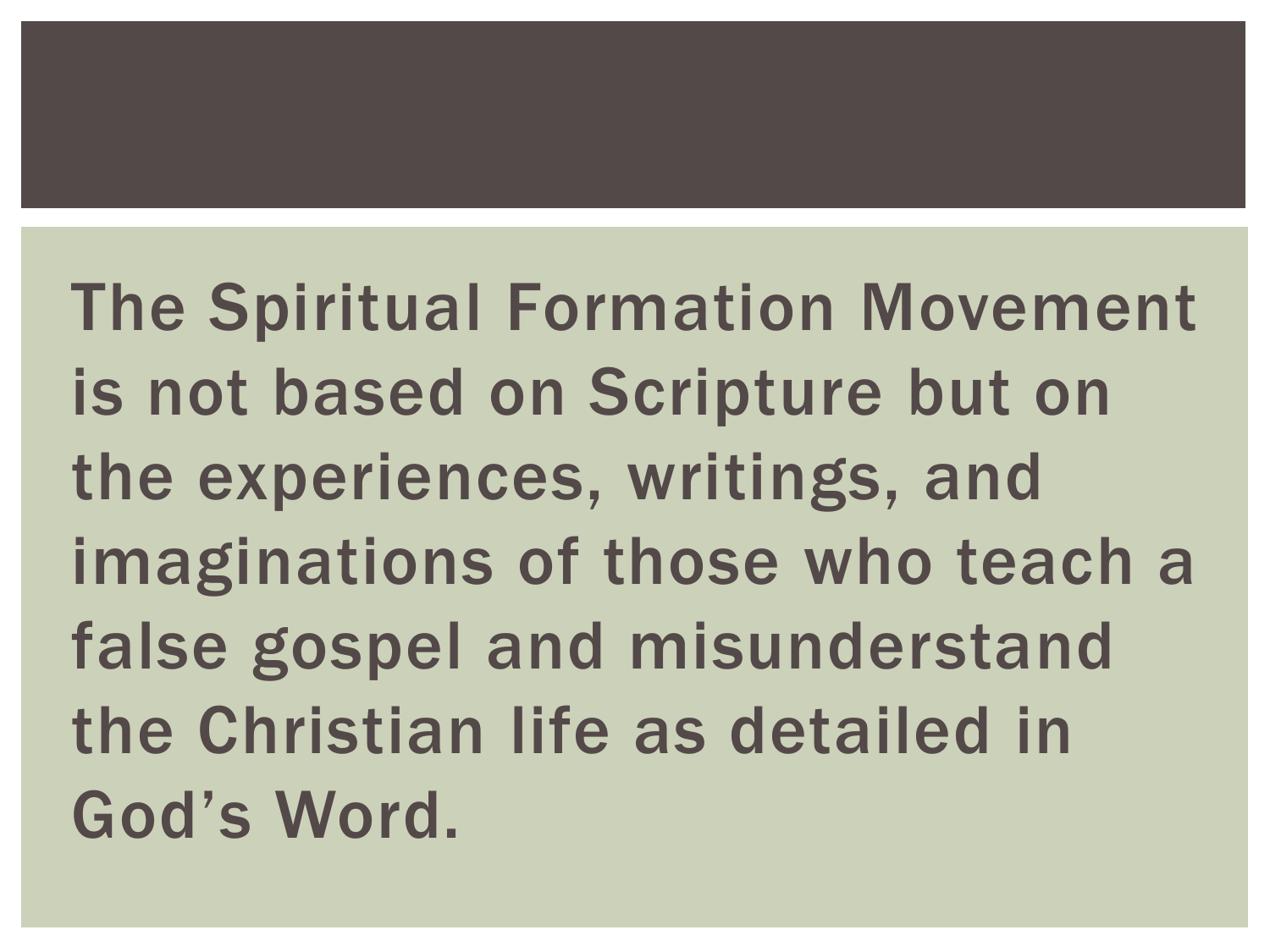## DISCIPLINES

John Ortberg describes spiritual disciplines as "any activity that can help me gain power to live life as Jesus taught and modeled it. How many spiritual disciplines are there? As many as we can think of."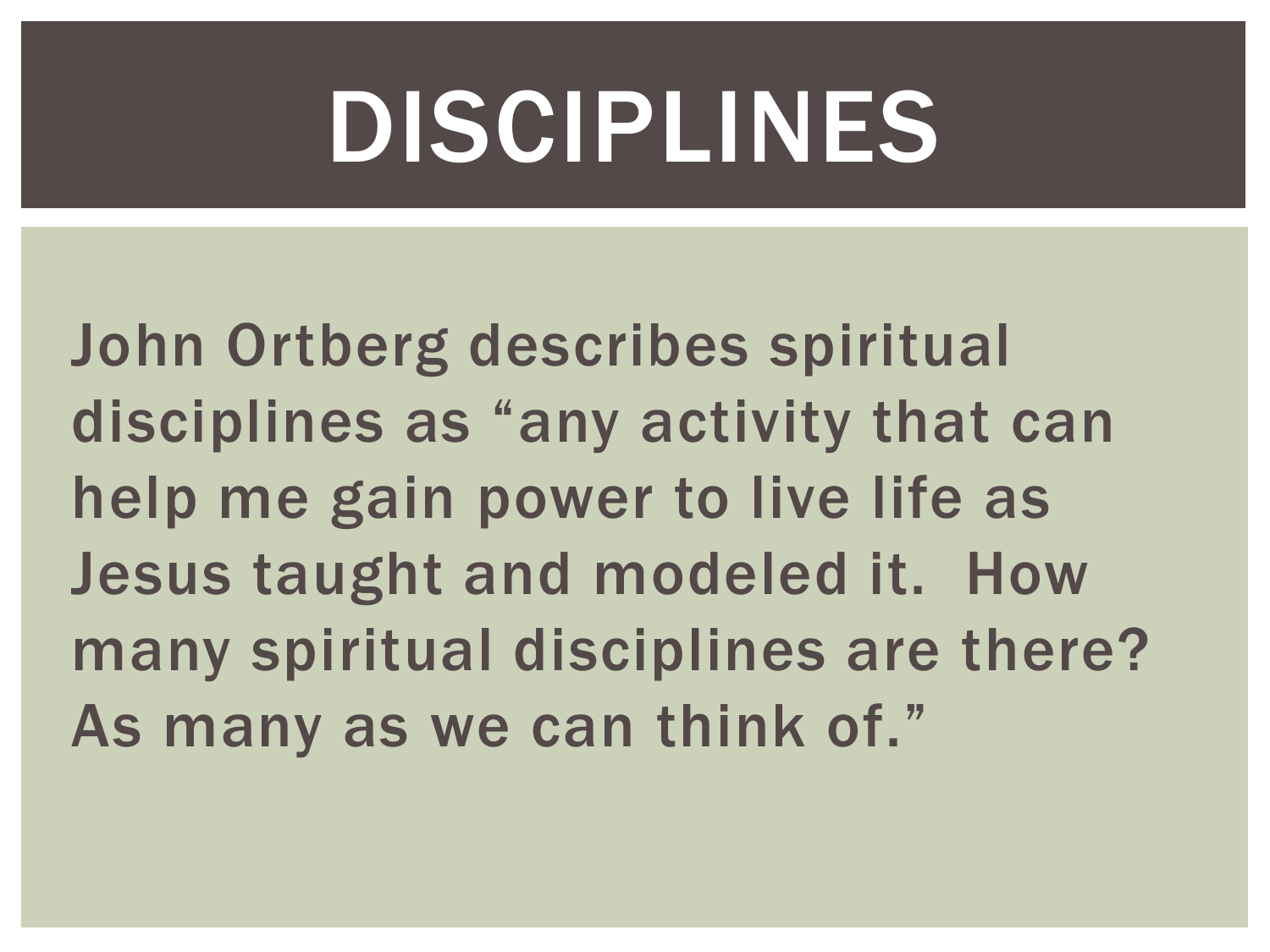Foster, in his *Celebration of Discipline* book provides a chapter on each of the following: meditation,[contemplative] prayer, fasting, study, simplicity, solitude, submission, service, confession, worship, guidance, and celebration.

F O S T E R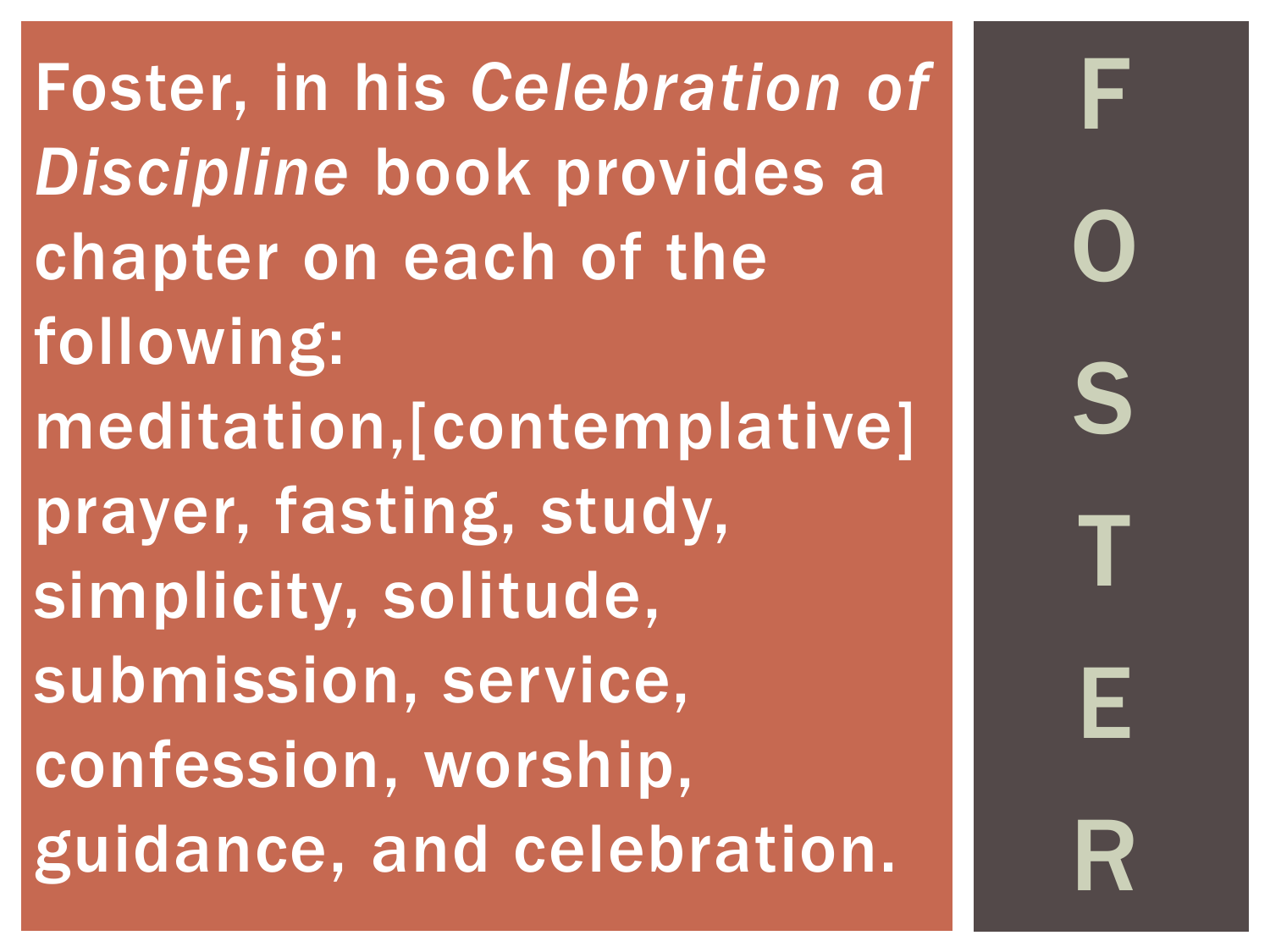## PUBLISHERS

■InterVarsity Press–*Formatio* series **Thomas Nelson Publishing—"The** Ancient Practices Series" NavPress—"Spiritual Formation Line" Zondervan—Youth Specialties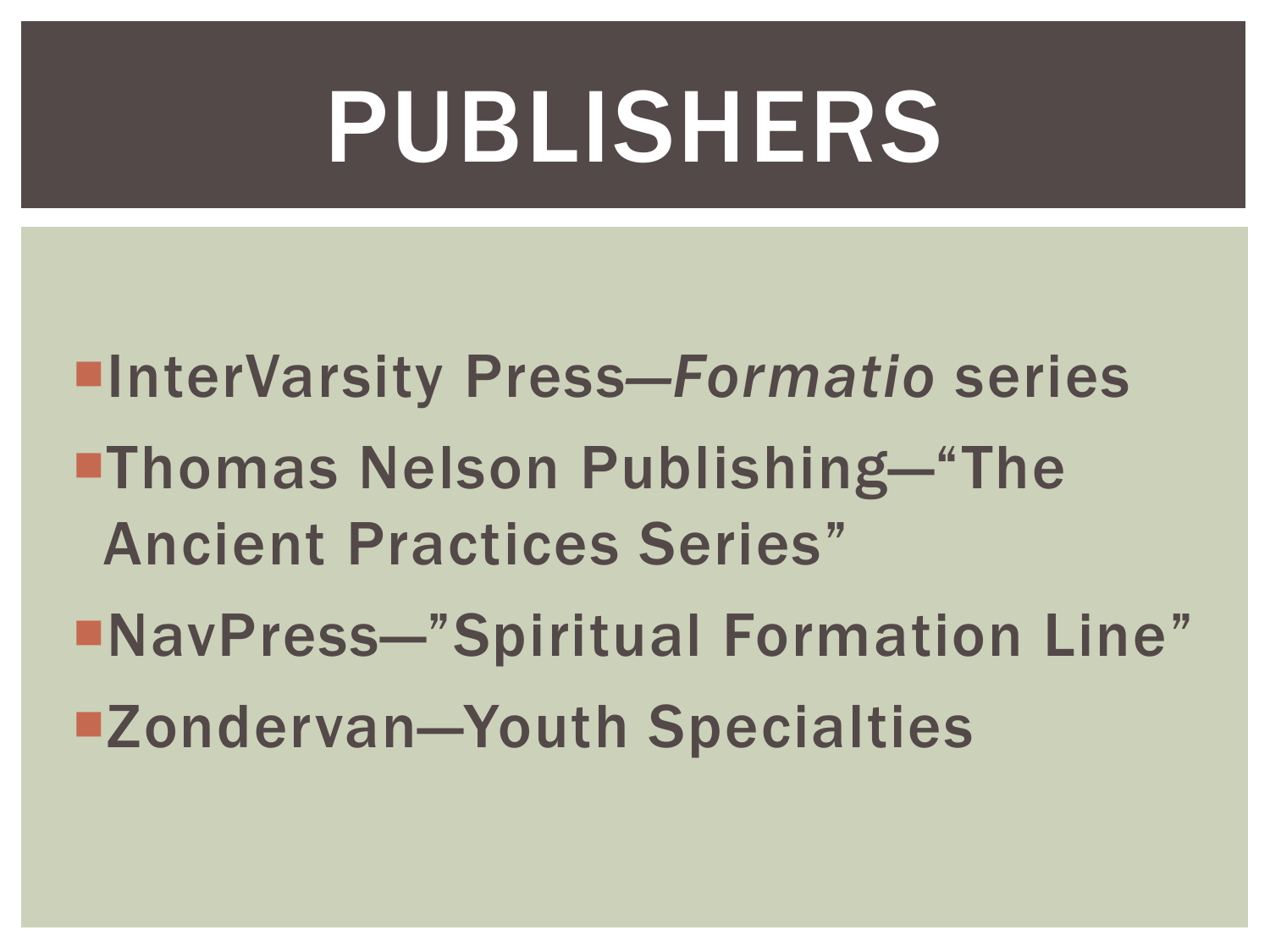## PROMINENT AUTHORS

- Richard Foster
- Dallas Willard
- Phyllis Tickle
- Robert Benson
- **-Dan Allender**
- Scot McKnight
- Nora Gallagher
- Adele Calhoun
- **David deSilva**
- Ruth Barton
- Jan Johnson
- **Helen Cepero**
- **Leighton Ford**
- **Larry Crabb**
- Calvin Miller
- **Tricia McCary Rhodes**
- **Eugene Peterson**
- **M. Robert Mulholland Jr.**
- Brian McLaren
- **John Ortberg**
- **Mark Yaconelli**
- **Brennan Manning**
- **Bruce Demarest**
- **E**Kenneth Boa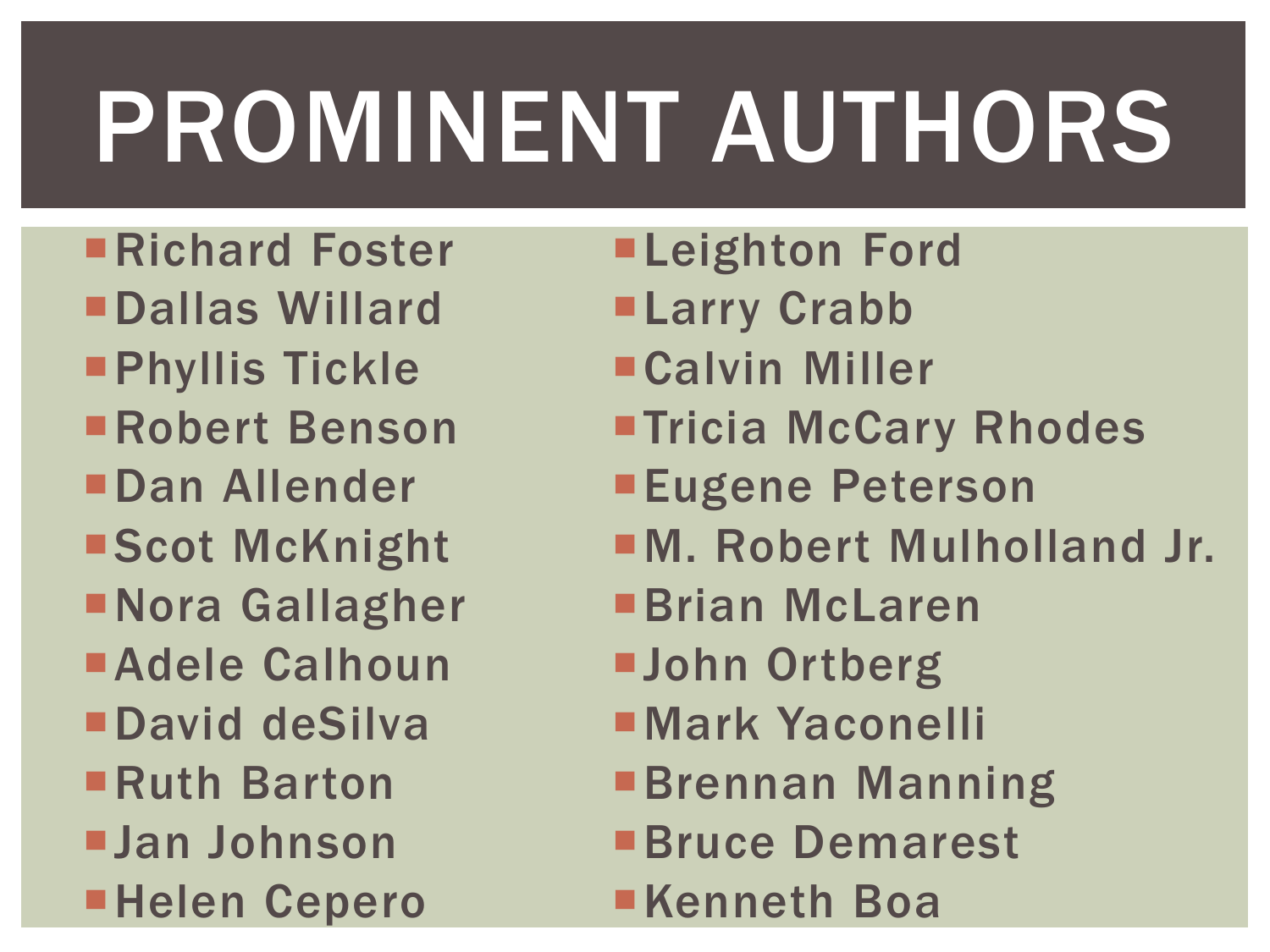"The only way to overcome this alienation from their sort of life," Willard suggests, "is by entering into the actual practices of Jesus and Paul as something essential to our life in Christ." Dallas Willard in *The Spirit of Disciplines* 

**WV** I L L A R D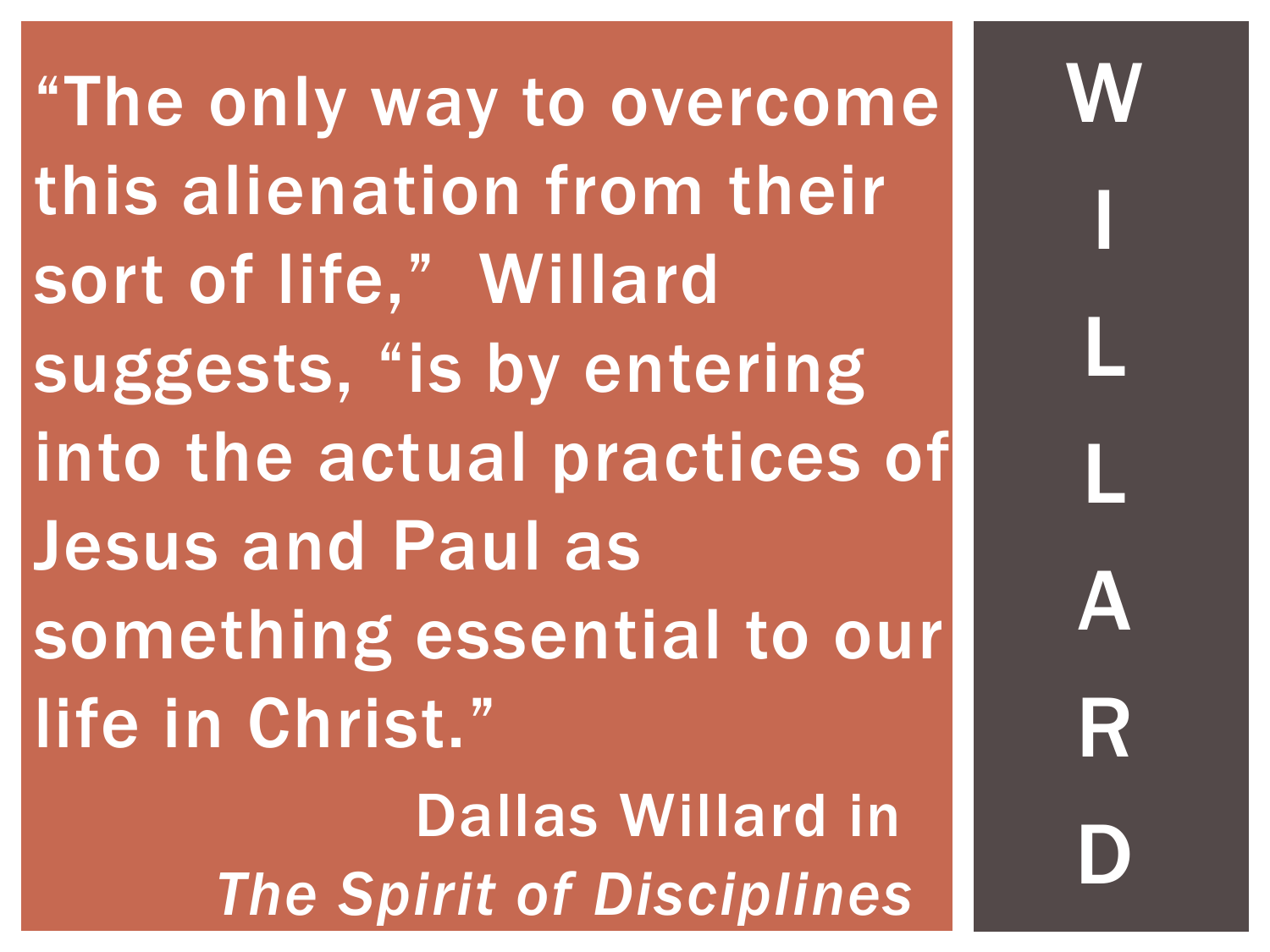Do we, as believers in *sola Scriptura*, take out marching orders from the written Word, or do we look to the "white spaces" in Scripture to determine how we live?

**Once it is accepted that we can enhance** the Christian life by augmenting the inspired words of Scripture there is no limit to where we might end up.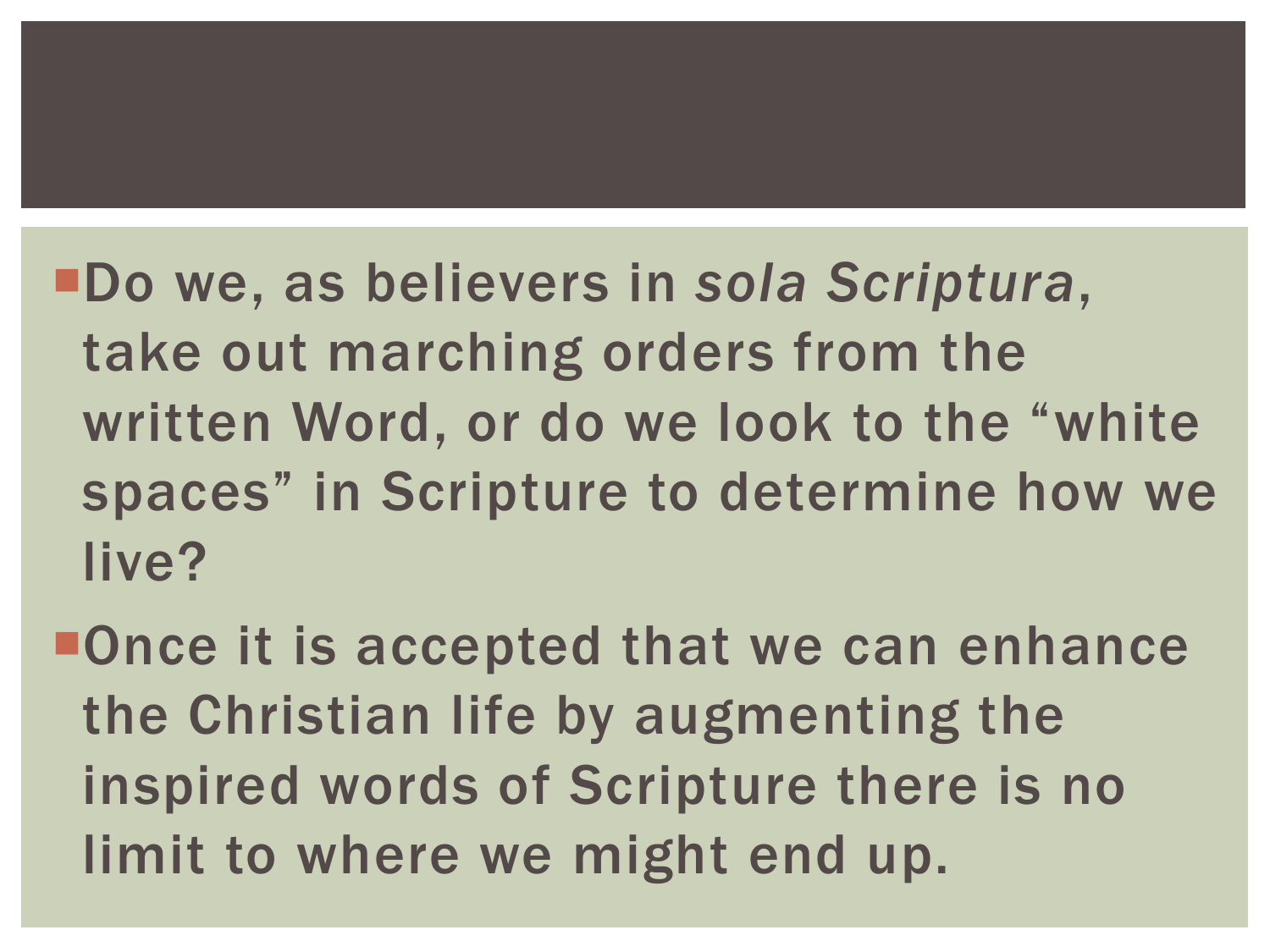## PHILOSOPHY

- **-The Spiritual Formation Movement is** concerned more about individual experience than biblical knowledge or truth.
- ■Contemplatives will strongly encourage Bible reading and prayer but they mean something different from what most Christians mean when they reference the same terms.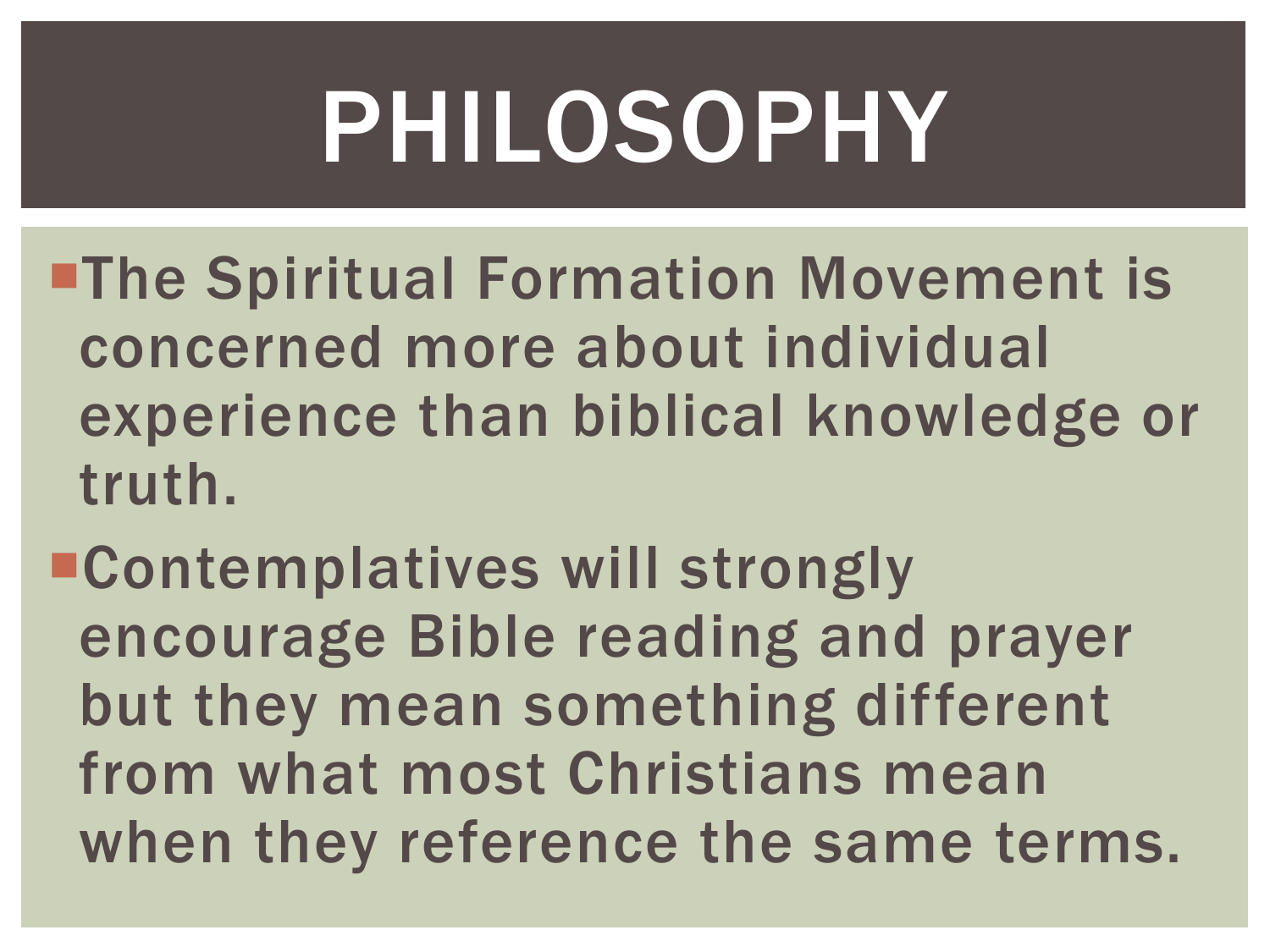### TWO WAYS:

Two ways spiritual formation leaders attempt to establish a biblical foundation for the disciplines. The first: ancient people were already practicing disciplines and so direct revelation from God was not necessary: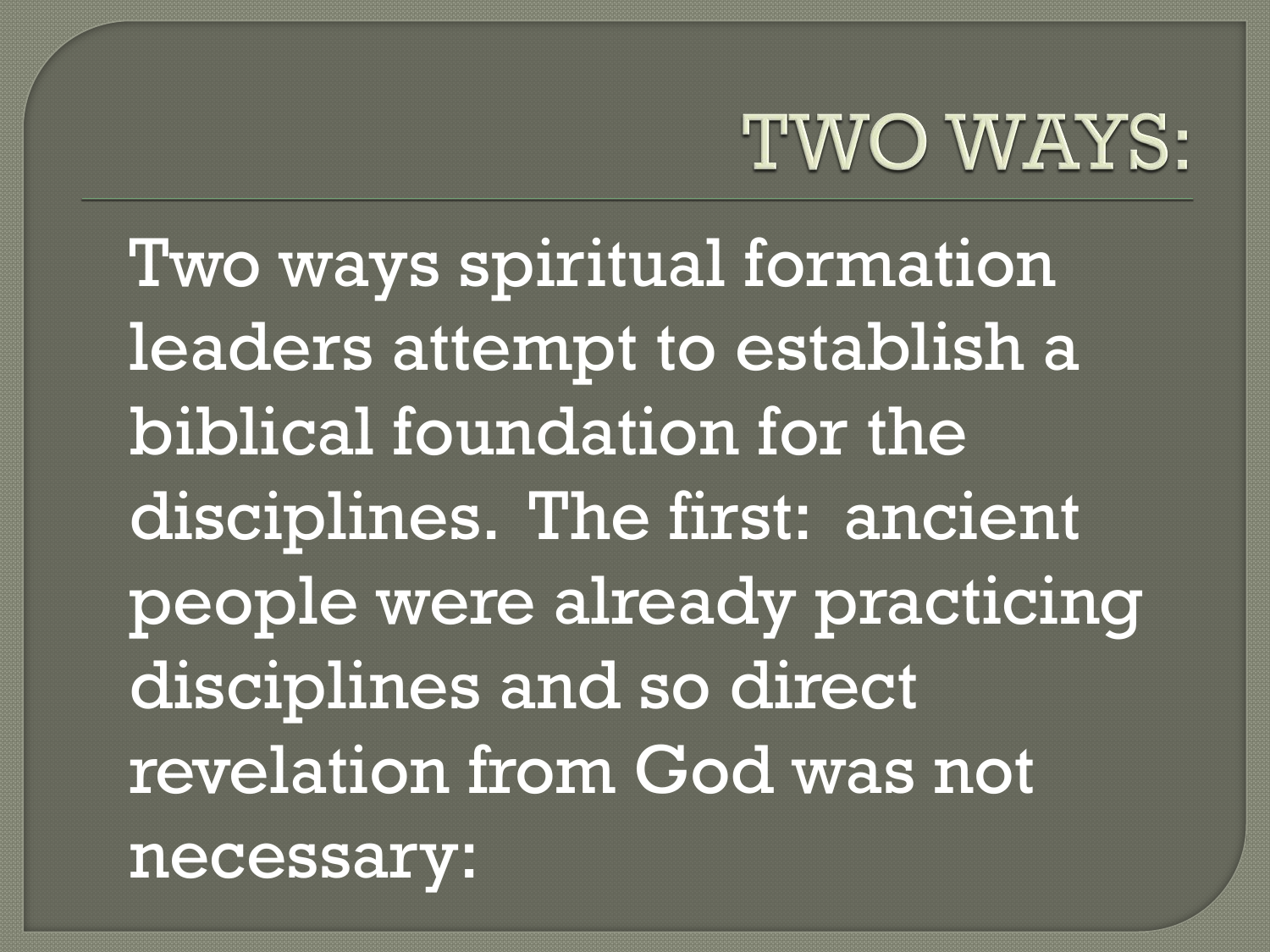### Dallas Willard writes:

"Thoughtful and religiously devout people of the classical and Hellenistic world, from the Ganges to the Tiber, knew that the mind and body of the human being had to be rigorously disciplined to achieve a decent individual and social existence. This is not something St. Paul had to prove or even explicitly state to his readers—but it also was not something he overlooked, leaving it to be thought up by crazed monks in the Dark Ages. It is, rather, a wisdom gleaned from millennia of collective human experience."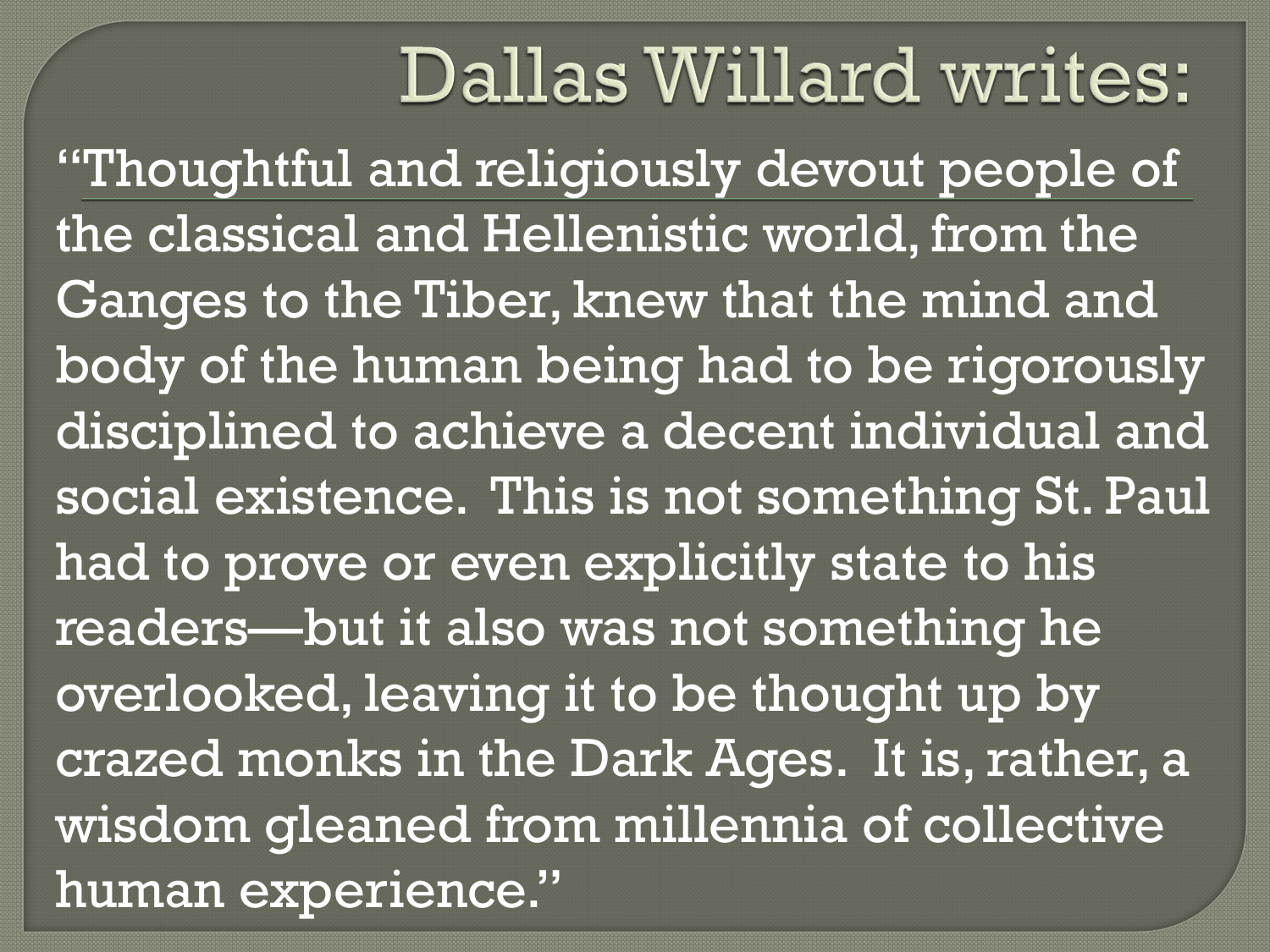### SECOND WAY:

**They make the claim that spiritual** disciplines were practiced by Jesus and the apostles followed suit, therefore we are to do the same thing. Willard states: "It is solitude and solitude alone that opens the possibility of a radical relationship to God that can withstand all external events up to and beyond death."

Colossians 2:20-23 (what Paul tells us)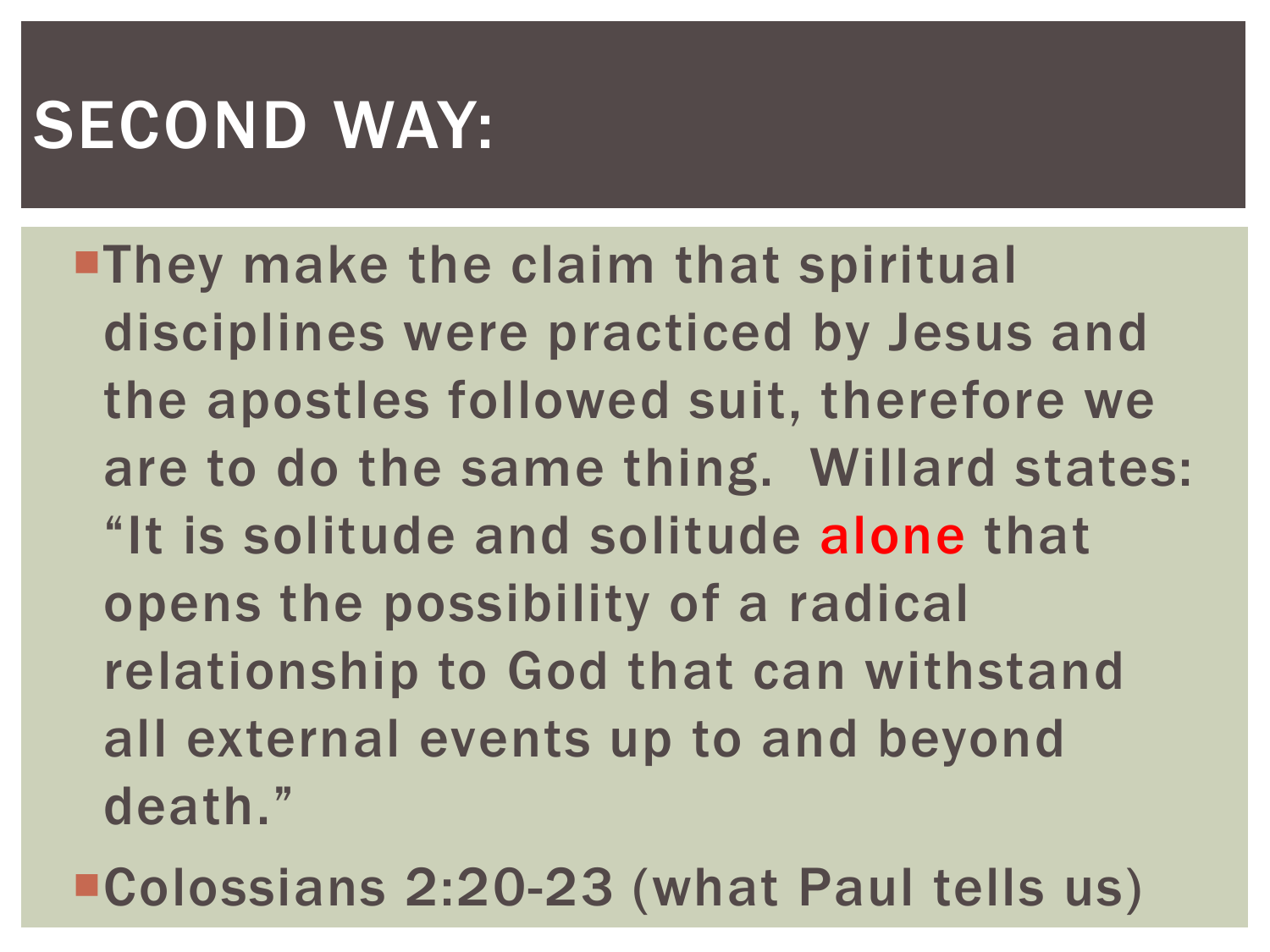#### SPIRITUAL FORMATION MOVEMENT

The essence of the SFM is that through the use of disciplines our fleshly nature will be tamed and we will grow to become like Christ. Willard writes, "[Paul's] crucifixion of the flesh, and ours, is accomplished through those activities such as solitude, fasting, frugality, service, and so forth, which constitutes the curriculum in the school of self-denial and place us on the front line of spiritual combat."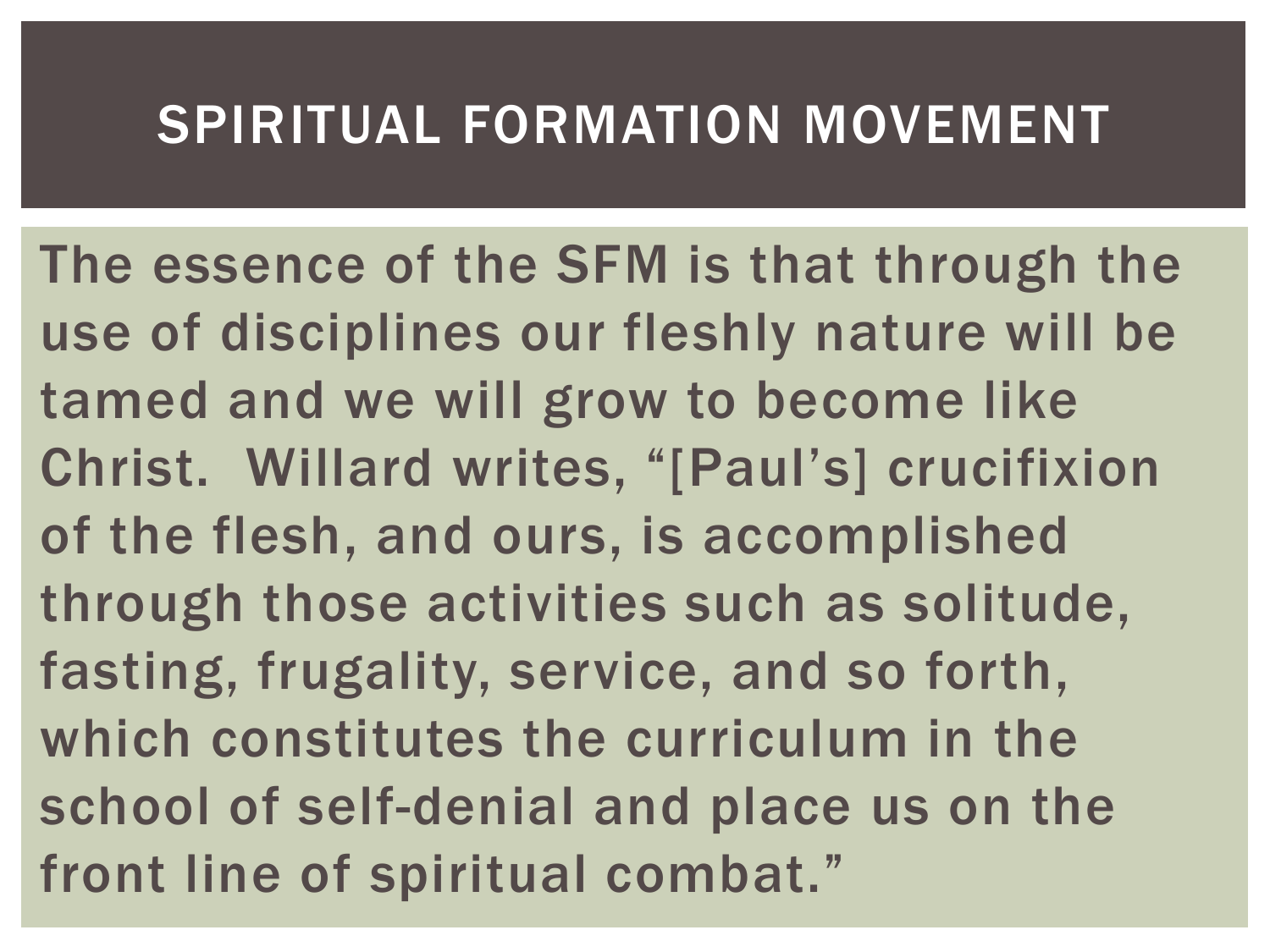# STRENGTHS  $\boldsymbol{\alpha}$ DANGERS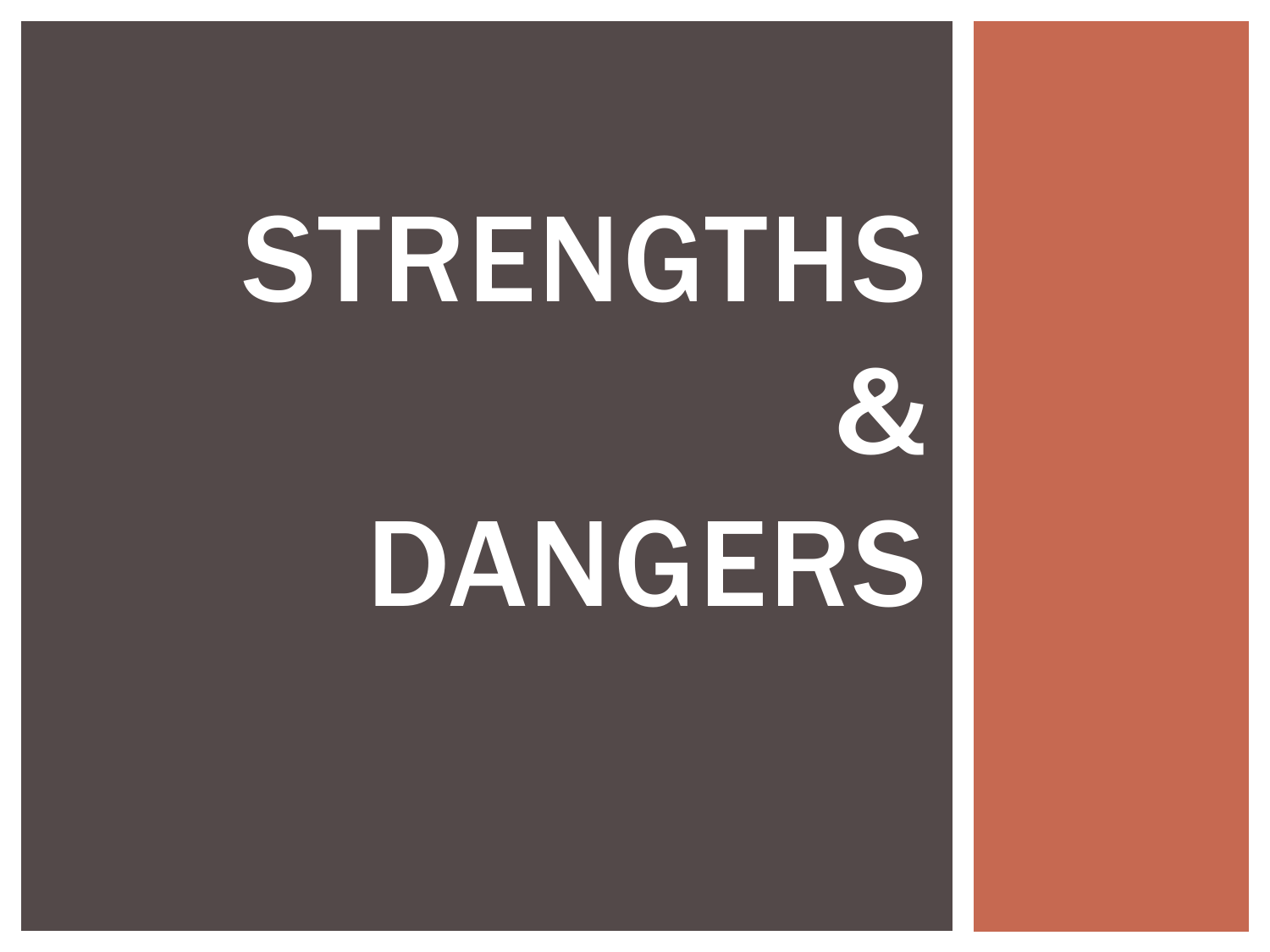#### RICHARD FOSTER WRITES IN 2004:

"When I first began writing in the field in the late 70s and early 80s the term 'Spiritual Formation' was hardly known, except for specialized references in relation to the Catholic orders. Today it is a rare person who has not heard the term. Seminary courses in Spiritual Formation proliferate like baby rabbits. Huge numbers are seeking to become certified as Spiritual Directors to answer the cry of multiplied thousands for spiritual direction."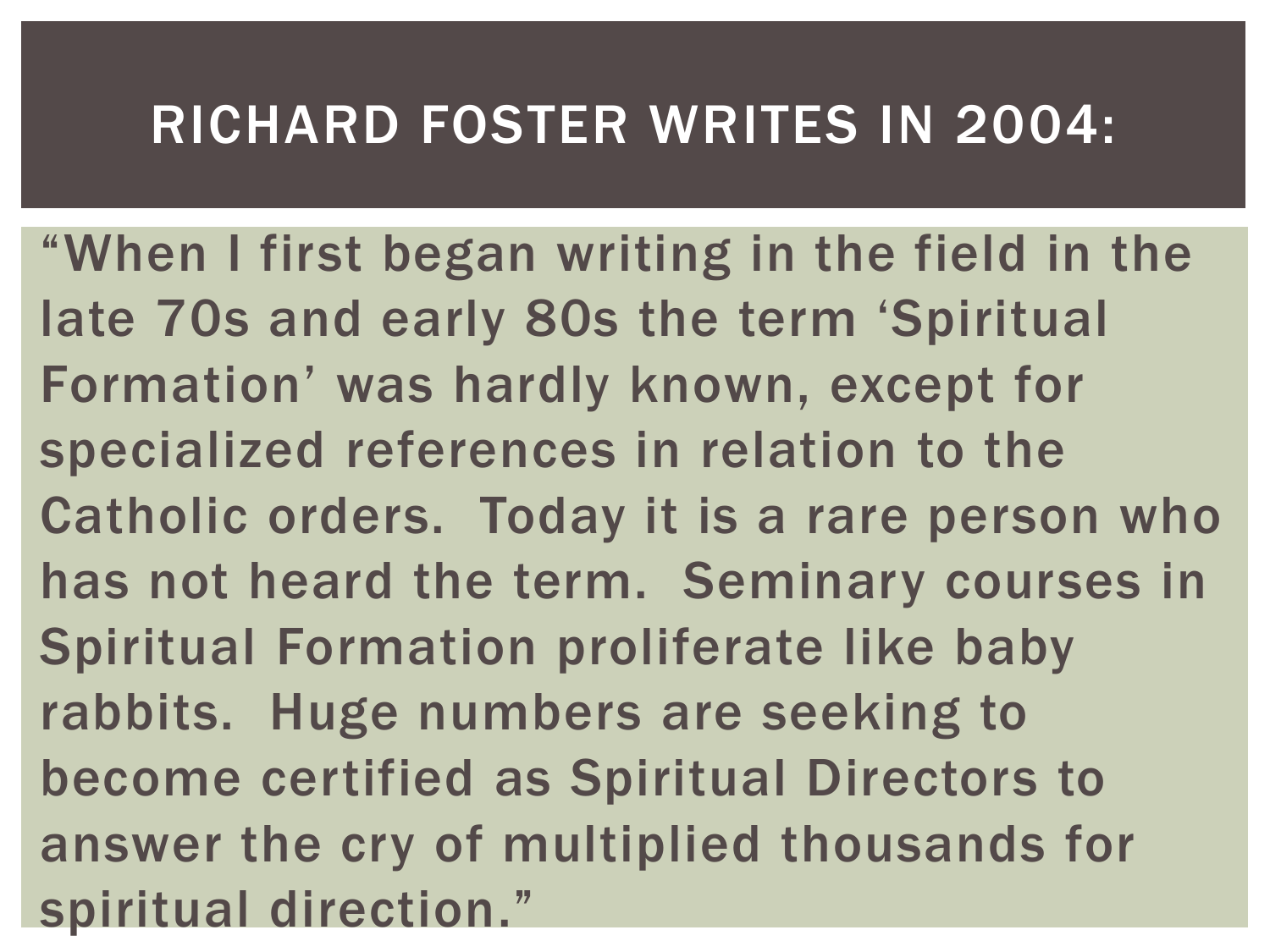#### MICHAEL HORTON:

"We want to have direct, intuitive supernatural experiences. But God has determined that we derive all our knowledge of Him, not through direct encounters, but through the written Word, the Bible, and in the Person and work of His incarnate Son."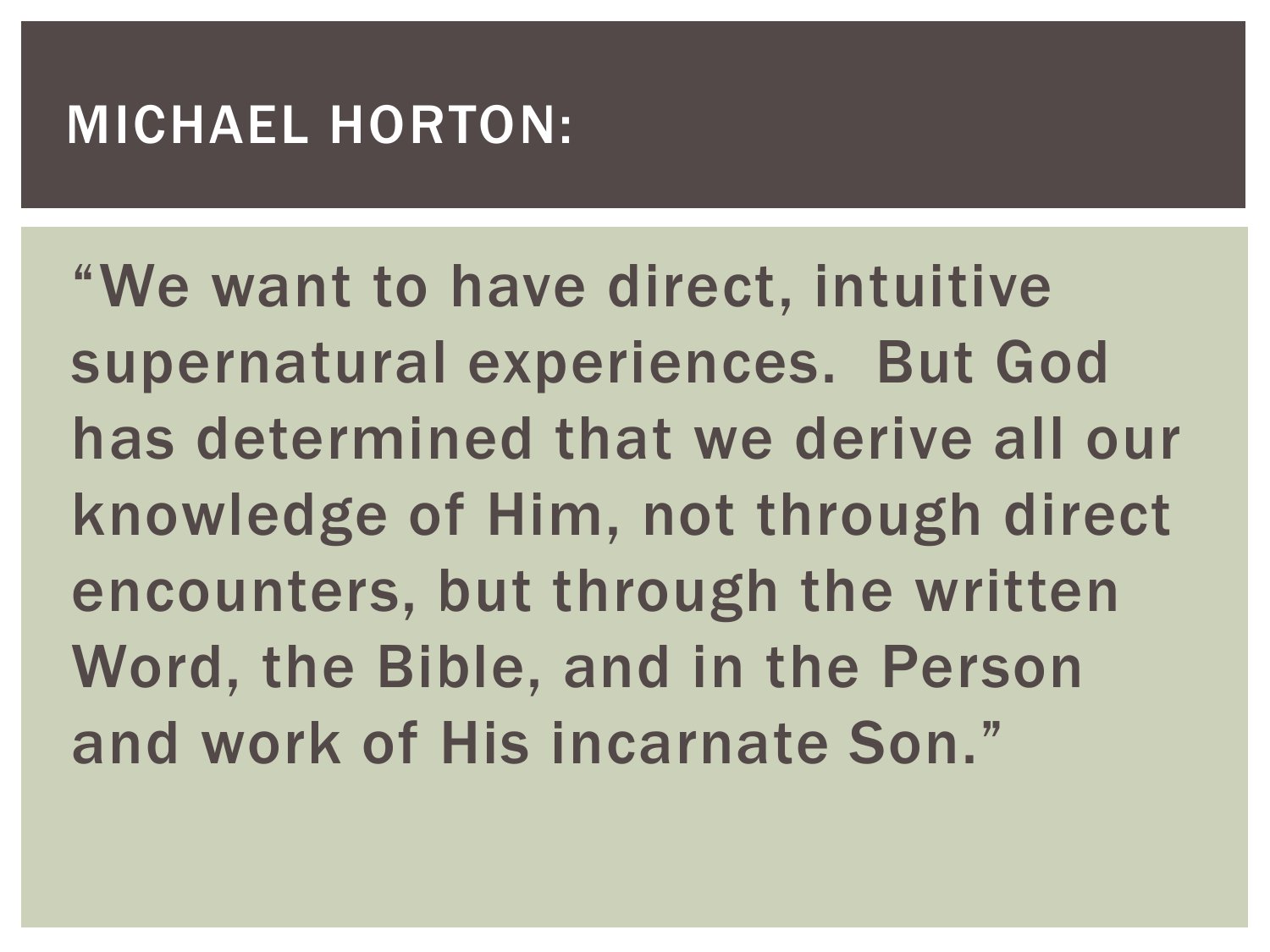#### JOHN MACARTHUR:

"Lifeless, dry orthodoxy is the inevitable result of isolating objective truth from vibrant experience. But the answer to dead orthodoxy is not to build a theology on experience. Genuine experience must grow out of sound doctrine. We are not to base what we believe on what we have experienced. The reverse is true. Our experiences will grow out of what we believe."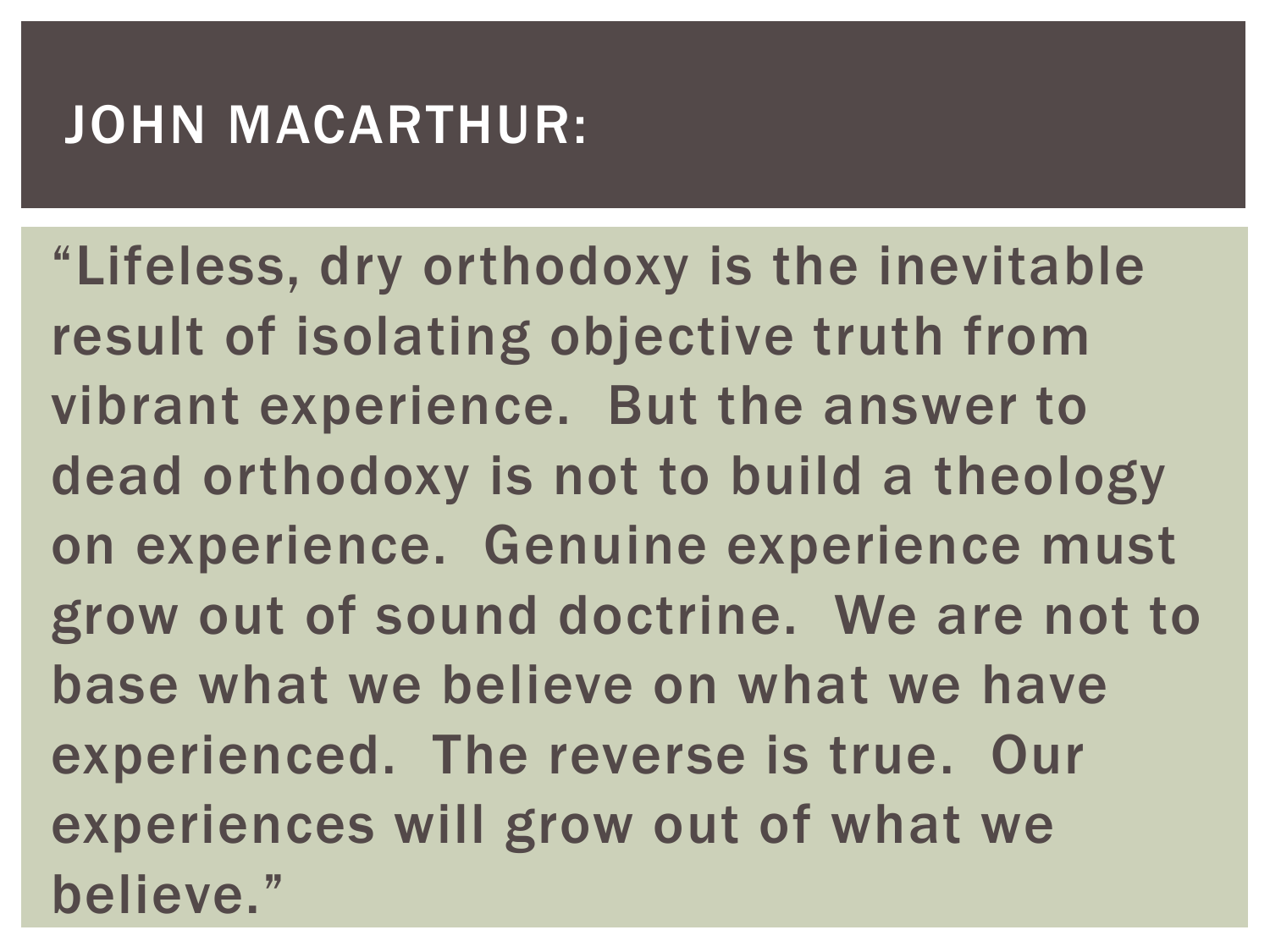## CONTEMPLATIVE PRAYER

**If begins with detachment.** "Christian meditation is an attempt to empty the mind in order to fill it" Richard Foster *Celebration of Discipline*

#### **Illumination is union with God**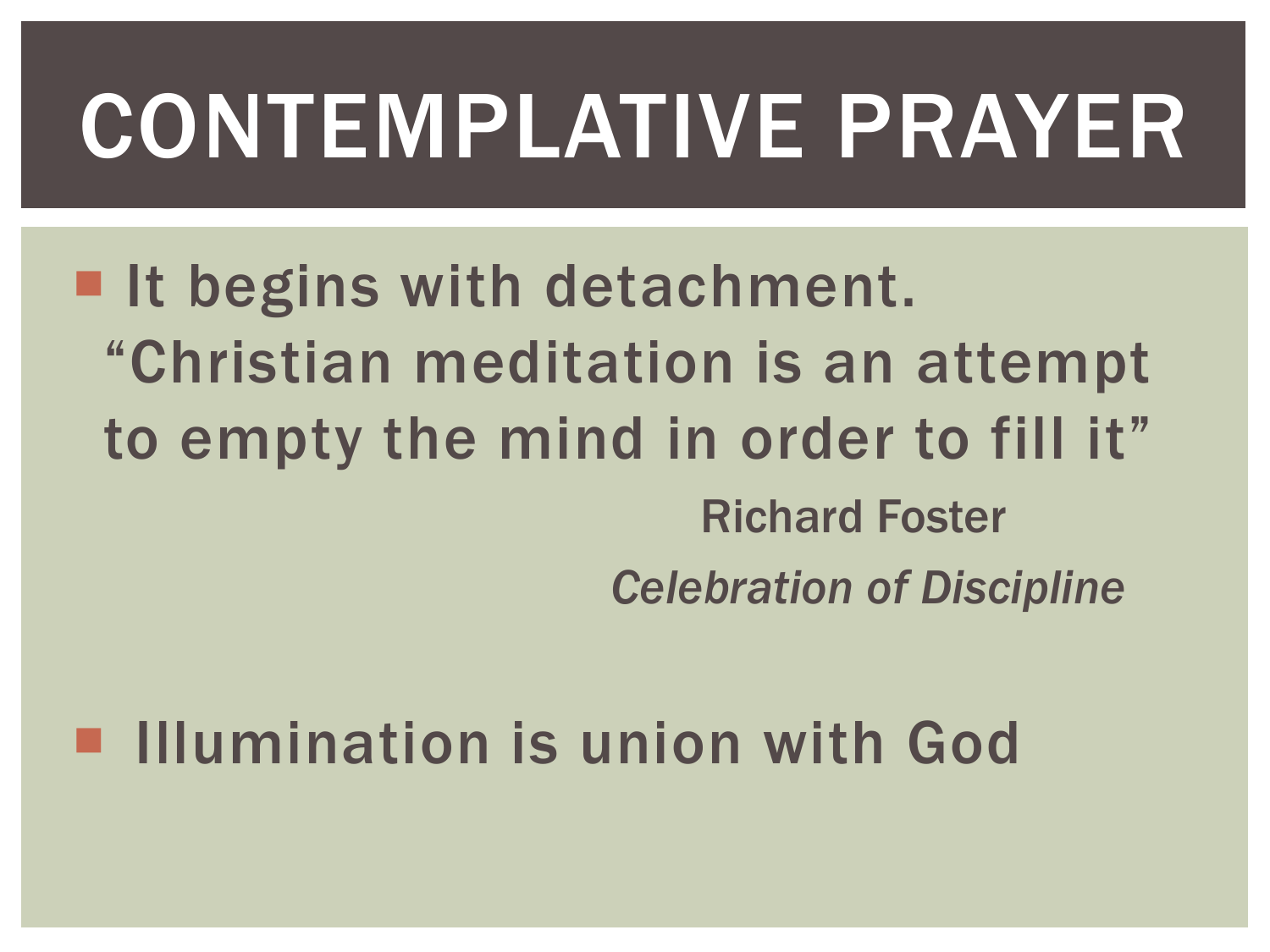## *LECTIO DIVINA*

- *Lectio divina* is a method of biblical meditation on the Scriptures that has been practice by some Christians as far back as the fourth century
- Foster documents that *lectio* is rooted in the allegorical interpretation of Scripture that reigned from the time of the early church fathers such as Origen until the Reformation.